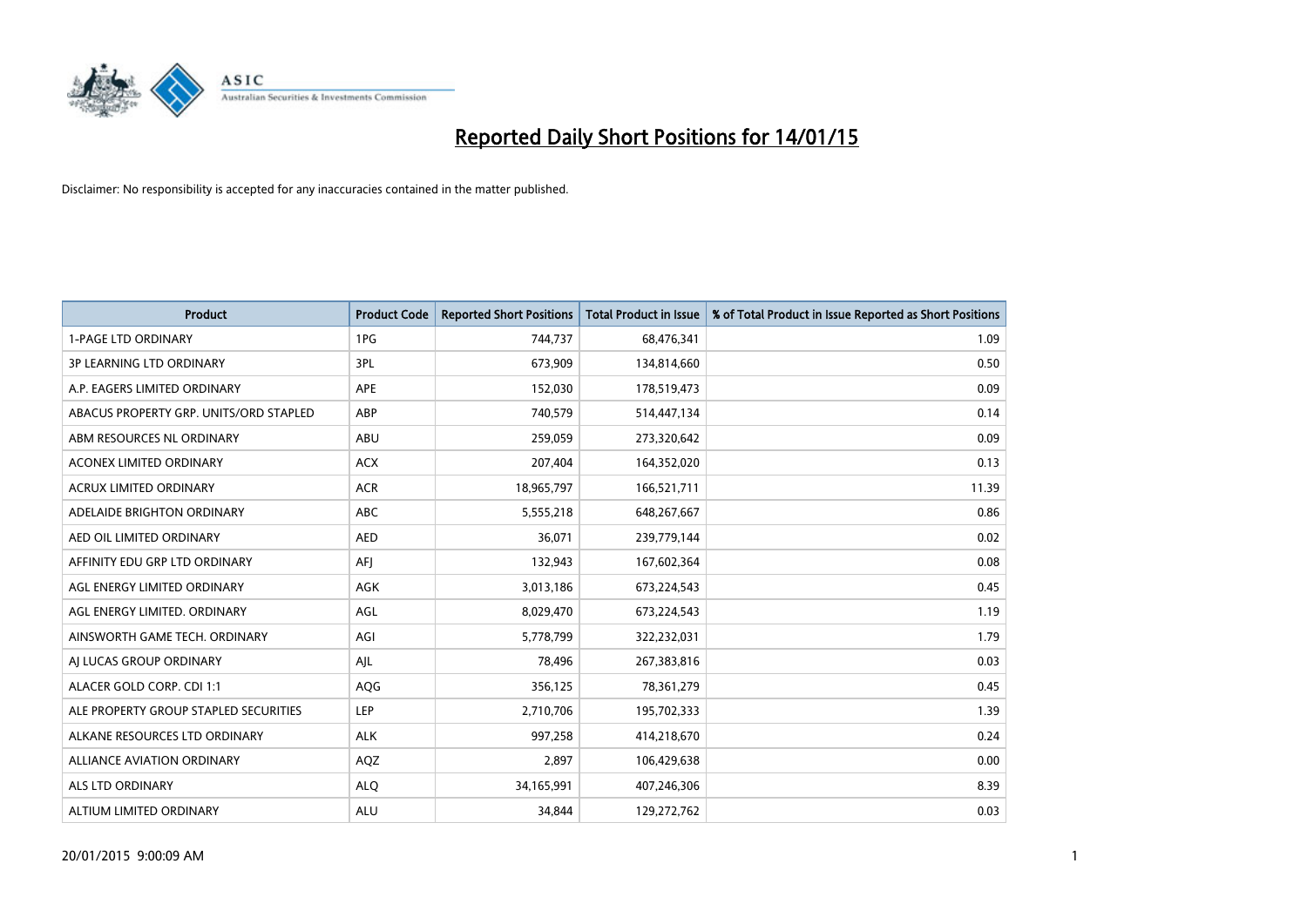

| <b>Product</b>                          | <b>Product Code</b> | <b>Reported Short Positions</b> | <b>Total Product in Issue</b> | % of Total Product in Issue Reported as Short Positions |
|-----------------------------------------|---------------------|---------------------------------|-------------------------------|---------------------------------------------------------|
| ALUMINA LIMITED ORDINARY                | <b>AWC</b>          | 16,583,693                      | 2,806,225,615                 | 0.59                                                    |
| AMALGAMATED HOLDINGS ORDINARY           | <b>AHD</b>          | 287                             | 157,917,136                   | 0.00                                                    |
| AMCOM TELECOMM. ORDINARY                | AMM                 | 2,858,915                       | 266,399,148                   | 1.07                                                    |
| AMCOR LIMITED ORDINARY                  | <b>AMC</b>          | 11,233,444                      | 1,206,684,923                 | 0.93                                                    |
| AMP CAPITAL CHINA ORDINARY UNITS        | AGF                 | 15,624                          | 374,593,484                   | 0.00                                                    |
| AMP LIMITED ORDINARY                    | AMP                 | 11,452,276                      | 2,957,737,964                 | 0.39                                                    |
| ANSELL LIMITED ORDINARY                 | <b>ANN</b>          | 5,010,777                       | 153,139,924                   | 3.27                                                    |
| ANTARES ENERGY LTD ORDINARY             | AZZ                 | 415,071                         | 242,000,000                   | 0.17                                                    |
| ANZ BANKING GRP LTD ORDINARY            | ANZ                 | 17,703,797                      | 2,756,650,267                 | 0.64                                                    |
| APA GROUP STAPLED SECURITIES            | <b>APA</b>          | 16,259,364                      | 980,917,175                   | 1.66                                                    |
| APN NEWS & MEDIA ORDINARY               | <b>APN</b>          | 3,264,360                       | 1,029,041,356                 | 0.32                                                    |
| APN OUTDOOR GRP ORDINARY                | <b>APO</b>          | 6,366                           | 166,614,509                   | 0.00                                                    |
| AQUARIUS PLATINUM. ORDINARY             | <b>AOP</b>          | 2,843,824                       | 1,501,979,560                 | 0.19                                                    |
| ARAFURA RESOURCE LTD ORDINARY           | <b>ARU</b>          | 2,000                           | 441,270,644                   | 0.00                                                    |
| ARB CORPORATION ORDINARY                | <b>ARP</b>          | 725,414                         | 79,156,214                    | 0.92                                                    |
| ARDENT LEISURE GROUP STAPLED SECURITIES | AAD                 | 5,683,408                       | 438,666,245                   | 1.30                                                    |
| ARENA REIT. STAPLED                     | <b>ARF</b>          | 75,171                          | 211,605,103                   | 0.04                                                    |
| ARISTOCRAT LEISURE ORDINARY             | ALL                 | 664,077                         | 631,322,253                   | 0.11                                                    |
| ARRIUM LTD ORDINARY                     | ARI                 | 104,300,613                     | 2,937,293,755                 | 3.55                                                    |
| ASALEO CARE LIMITED ORDINARY            | AHY                 | 6,836,330                       | 603,469,434                   | 1.13                                                    |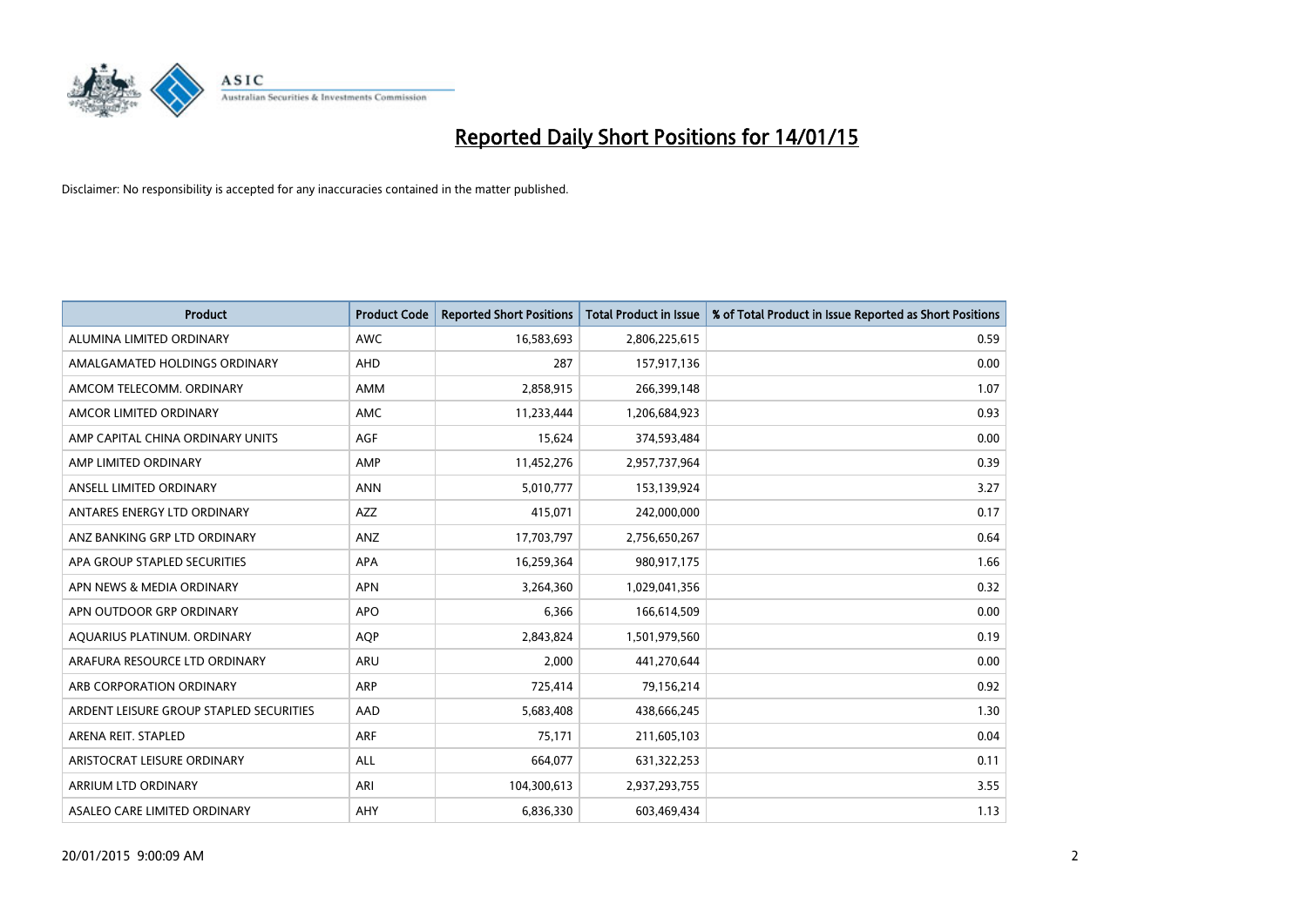

| <b>Product</b>                            | <b>Product Code</b> | <b>Reported Short Positions</b> | <b>Total Product in Issue</b> | % of Total Product in Issue Reported as Short Positions |
|-------------------------------------------|---------------------|---------------------------------|-------------------------------|---------------------------------------------------------|
| ASCIANO LIMITED ORDINARY                  | <b>AIO</b>          | 3,888,190                       | 975,385,664                   | 0.40                                                    |
| ASG GROUP LIMITED ORDINARY                | ASZ                 | 12,473                          | 206,720,839                   | 0.01                                                    |
| ASHLEY SERVICES GRP ORDINARY              | <b>ASH</b>          | 222,411                         | 150,000,000                   | 0.15                                                    |
| ASPEN GROUP ORD/UNITS STAPLED             | APZ                 | 96,828                          | 113,183,450                   | 0.09                                                    |
| ASPIRE MINING LTD ORDINARY                | <b>AKM</b>          | 1,000,001                       | 703,463,306                   | 0.14                                                    |
| ASTRO JAP PROP GROUP STAPLED US PROHIBIT. | AJA                 | 103,964                         | 67,183,619                    | 0.15                                                    |
| ASX LIMITED ORDINARY                      | ASX                 | 6,405,008                       | 193,595,162                   | 3.31                                                    |
| ATLAS IRON LIMITED ORDINARY               | <b>AGO</b>          | 94,924,082                      | 919,475,619                   | 10.32                                                   |
| ATRUM COAL NL ORDINARY                    | <b>ATU</b>          | 70.126                          | 170,142,959                   | 0.04                                                    |
| AUCKLAND INTERNATION ORDINARY             | <b>AIA</b>          | 78,709                          | 1,190,484,097                 | 0.01                                                    |
| AURIZON HOLDINGS LTD ORDINARY             | AZJ                 | 3,333,702                       | 2,123,934,162                 | 0.16                                                    |
| AUSDRILL LIMITED ORDINARY                 | ASL                 | 23,092,028                      | 312,277,224                   | 7.39                                                    |
| AUSENCO LIMITED ORDINARY                  | AAX                 | 464,655                         | 168,449,799                   | 0.28                                                    |
| AUSNET SERVICES STAPLED SECURITIES        | AST                 | 36,676,636                      | 3,466,913,009                 | 1.06                                                    |
| AUST INDUSTRIAL REIT UNIT                 | ANI                 | 63,135                          | 96,288,031                    | 0.07                                                    |
| AUSTAL LIMITED ORDINARY                   | ASB                 | 56,564                          | 346,772,567                   | 0.02                                                    |
| AUSTBROKERS HOLDINGS ORDINARY             | <b>AUB</b>          | 73,981                          | 61,740,597                    | 0.12                                                    |
| AUSTEX OIL LIMITED ORDINARY               | <b>AOK</b>          | 62,000                          | 558,571,402                   | 0.01                                                    |
| AUSTIN ENGINEERING ORDINARY               | ANG                 | 383,202                         | 84,274,004                    | 0.45                                                    |
| <b>AUSTIN EXPLORATION ORDINARY</b>        | <b>AKK</b>          | 3,269,549                       | 327,862,790                   | 1.00                                                    |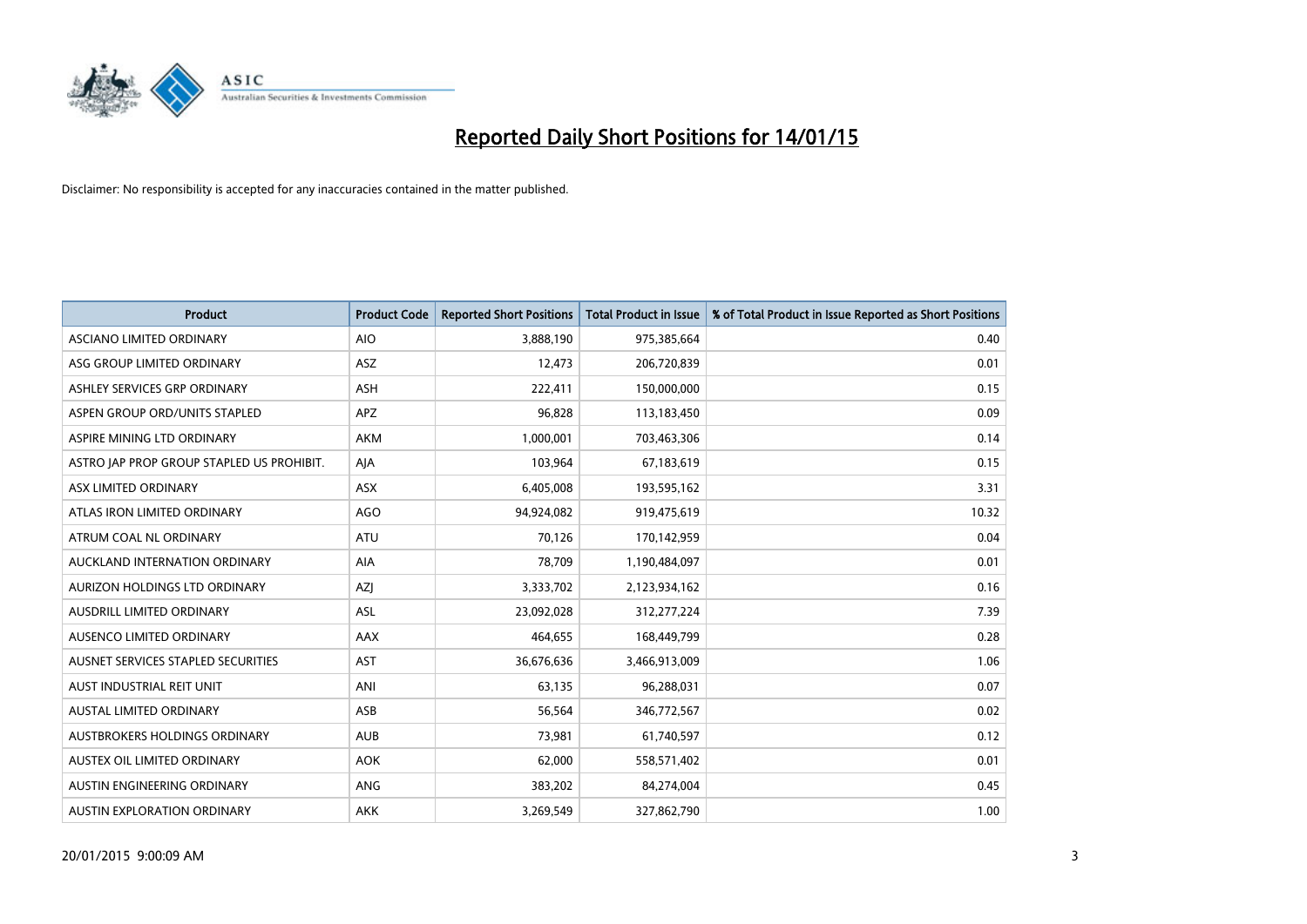

| <b>Product</b>                      | <b>Product Code</b> | <b>Reported Short Positions</b> | <b>Total Product in Issue</b> | % of Total Product in Issue Reported as Short Positions |
|-------------------------------------|---------------------|---------------------------------|-------------------------------|---------------------------------------------------------|
| AUSTRALIAN AGRICULT, ORDINARY       | AAC                 | 6,061,009                       | 532,474,721                   | 1.14                                                    |
| AUSTRALIAN PHARM. ORDINARY          | API                 | 8,064,481                       | 488,115,883                   | 1.65                                                    |
| AUTOMOTIVE HOLDINGS ORDINARY        | AHE                 | 3,106,451                       | 306,437,941                   | 1.01                                                    |
| AVANCO RESOURCES LTD ORDINARY       | AVB                 | 3,263,736                       | 1,661,675,855                 | 0.20                                                    |
| AVEO GROUP STAPLED SECURITIES       | <b>AOG</b>          | 2,907,303                       | 499,484,314                   | 0.58                                                    |
| AWE LIMITED ORDINARY                | AWE                 | 16,107,133                      | 525,861,050                   | 3.06                                                    |
| AZONTO PET LTD ORDINARY             | APY                 | -1                              | 1,159,375,100                 | 0.00                                                    |
| AZUMAH RESOURCES ORDINARY           | <b>AZM</b>          | $\mathbf{1}$                    | 389,316,919                   | 0.00                                                    |
| <b>BANDANNA ENERGY ORDINARY</b>     | <b>BND</b>          | 17,540,654                      | 528,481,199                   | 3.32                                                    |
| BANK OF QUEENSLAND. ORDINARY        | <b>BOQ</b>          | 2,395,883                       | 366,982,047                   | 0.65                                                    |
| <b>BASE RES LIMITED ORDINARY</b>    | <b>BSE</b>          | 5,504,554                       | 563,902,771                   | 0.98                                                    |
| BATHURST RES LTD. ORDINARY          | <b>BRL</b>          | 207,998                         | 947,828,434                   | 0.02                                                    |
| BC IRON LIMITED ORDINARY            | <b>BCI</b>          | 15,414,751                      | 196,196,992                   | 7.86                                                    |
| BEACH ENERGY LIMITED ORDINARY       | <b>BPT</b>          | 26,964,665                      | 1,297,496,886                 | 2.08                                                    |
| <b>BEACON LIGHTING GRP ORDINARY</b> | <b>BLX</b>          | $\overline{2}$                  | 215,075,927                   | 0.00                                                    |
| BEADELL RESOURCE LTD ORDINARY       | <b>BDR</b>          | 40,775,863                      | 798,657,280                   | 5.11                                                    |
| BEGA CHEESE LTD ORDINARY            | <b>BGA</b>          | 2,853,858                       | 152,602,945                   | 1.87                                                    |
| BENDIGO AND ADELAIDE ORDINARY       | <b>BEN</b>          | 18,933,906                      | 450,934,198                   | 4.20                                                    |
| BERKELEY RESOURCES ORDINARY         | <b>BKY</b>          | 77,000                          | 180,361,323                   | 0.04                                                    |
| BETASHARESCASHETF ETF UNITS         | AAA                 | 634                             | 13,683,443                    | 0.00                                                    |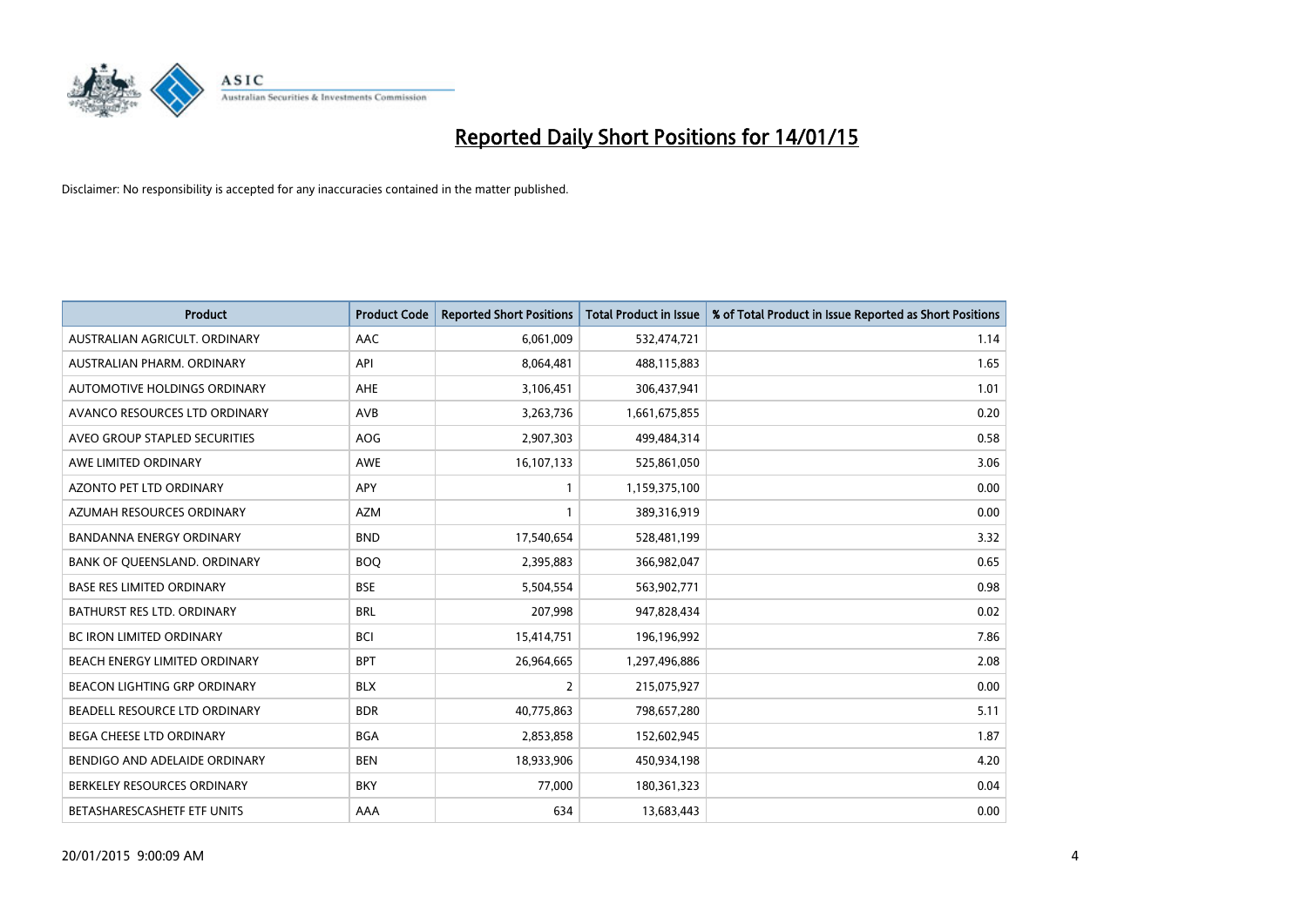

| <b>Product</b>                       | <b>Product Code</b> | <b>Reported Short Positions</b> | Total Product in Issue | % of Total Product in Issue Reported as Short Positions |
|--------------------------------------|---------------------|---------------------------------|------------------------|---------------------------------------------------------|
| <b>BHP BILLITON LIMITED ORDINARY</b> | <b>BHP</b>          | 11,944,206                      | 3,211,691,105          | 0.37                                                    |
| <b>BIGAIR GROUP LIMITED ORDINARY</b> | <b>BGL</b>          | 42,249                          | 174,432,340            | 0.02                                                    |
| <b>BILLABONG ORDINARY</b>            | <b>BBG</b>          | 7,692,320                       | 990,370,034            | 0.78                                                    |
| <b>BLACKHAM RESOURCES ORDINARY</b>   | <b>BLK</b>          | 1,052,830                       | 143,614,941            | 0.73                                                    |
| <b>BLACKMORES LIMITED ORDINARY</b>   | <b>BKL</b>          | 8,090                           | 17,224,199             | 0.05                                                    |
| <b>BLUESCOPE STEEL LTD ORDINARY</b>  | <b>BSL</b>          | 8,737,345                       | 559,227,871            | 1.56                                                    |
| <b>BOART LONGYEAR ORDINARY</b>       | <b>BLY</b>          | 21,606,947                      | 637,490,726            | 3.39                                                    |
| BOART LONGYEAR RTS 12JAN15 FORUS     | <b>BLYR</b>         | 10,674                          | 624,613,413            | 0.00                                                    |
| <b>BORA BORA RESOURCES ORDINARY</b>  | <b>BBR</b>          | 247,808                         | 35,970,000             | 0.69                                                    |
| <b>BORAL LIMITED, ORDINARY</b>       | <b>BLD</b>          | 11,993,424                      | 782,736,249            | 1.53                                                    |
| <b>BRADKEN LIMITED ORDINARY</b>      | <b>BKN</b>          | 2,085,999                       | 171,027,249            | 1.22                                                    |
| <b>BRAMBLES LIMITED ORDINARY</b>     | <b>BXB</b>          | 5,126,374                       | 1,566,226,141          | 0.33                                                    |
| BREVILLE GROUP LTD ORDINARY          | <b>BRG</b>          | 4,662,425                       | 130,095,322            | 3.58                                                    |
| <b>BRICKWORKS LIMITED ORDINARY</b>   | <b>BKW</b>          | 55,582                          | 148,403,478            | 0.04                                                    |
| BT INVESTMENT MNGMNT ORDINARY        | <b>BTT</b>          | $\mathbf{1}$                    | 292,408,424            | 0.00                                                    |
| <b>BURSON GROUP LTD ORDINARY</b>     | <b>BAP</b>          | 1,759,364                       | 163,585,666            | 1.08                                                    |
| <b>BURU ENERGY ORDINARY</b>          | <b>BRU</b>          | 16,863,787                      | 339,997,078            | 4.96                                                    |
| <b>BWP TRUST ORDINARY UNITS</b>      | <b>BWP</b>          | 15,741,464                      | 639,724,826            | 2.46                                                    |
| CABCHARGE AUSTRALIA ORDINARY         | CAB                 | 9,877,150                       | 120,430,683            | 8.20                                                    |
| <b>CADENCE CAPITAL ORDINARY</b>      | <b>CDM</b>          | 170,000                         | 199,910,008            | 0.09                                                    |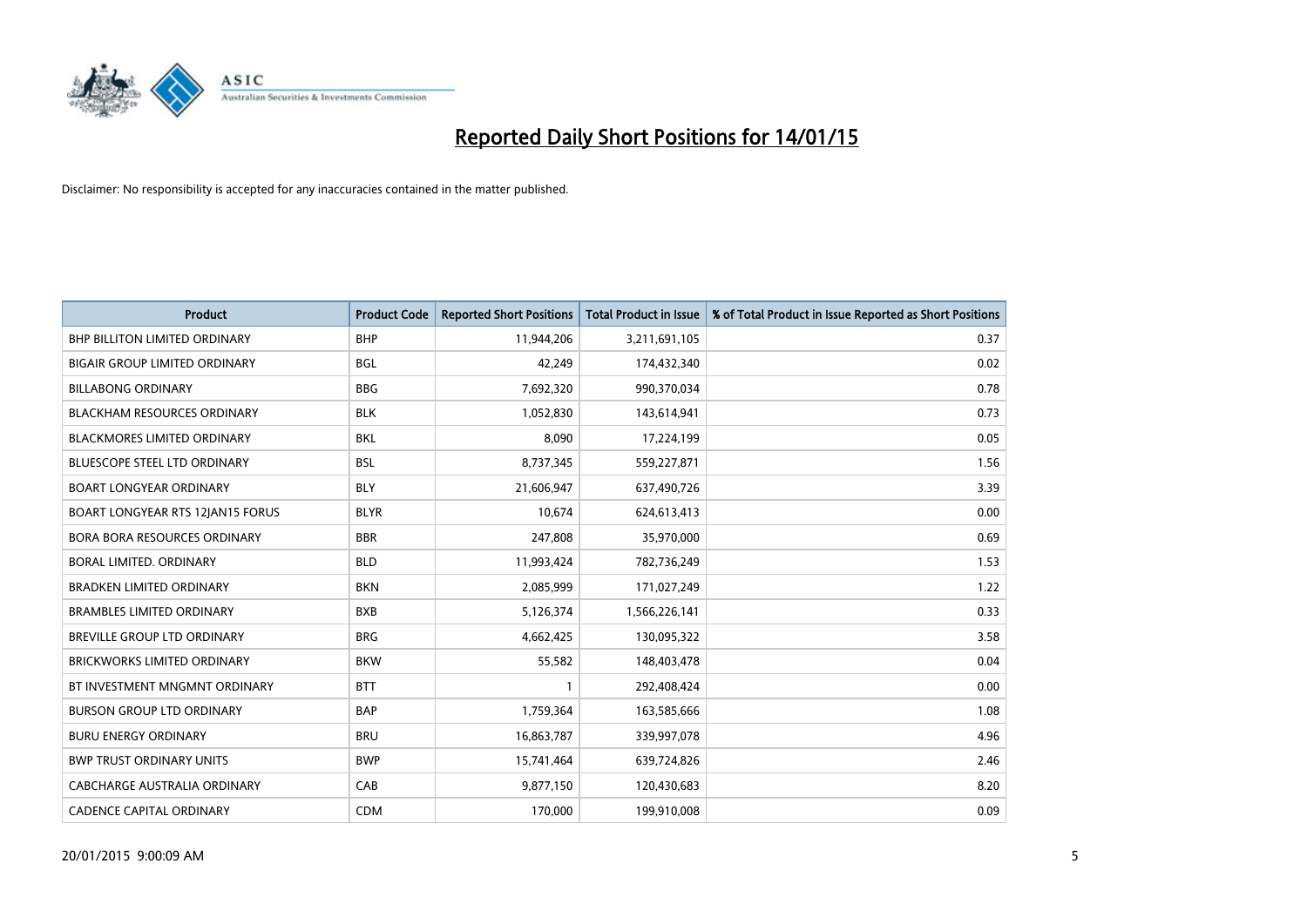

| <b>Product</b>                          | <b>Product Code</b> | <b>Reported Short Positions</b> | <b>Total Product in Issue</b> | % of Total Product in Issue Reported as Short Positions |
|-----------------------------------------|---------------------|---------------------------------|-------------------------------|---------------------------------------------------------|
| CALTEX AUSTRALIA ORDINARY               | <b>CTX</b>          | 941,904                         | 270,000,000                   | 0.35                                                    |
| CAPE LAMBERT RES LTD ORDINARY           | <b>CFE</b>          | 280,137                         | 626,686,586                   | 0.04                                                    |
| CAPITOL HEALTH ORDINARY                 | CAJ                 | 567,535                         | 496,244,861                   | 0.11                                                    |
| <b>CARDNO LIMITED ORDINARY</b>          | CDD                 | 15,580,240                      | 164,362,901                   | 9.48                                                    |
| <b>CARINDALE PROPERTY UNIT</b>          | <b>CDP</b>          | 8,823                           | 70,000,000                    | 0.01                                                    |
| CARNARVON PETROLEUM ORDINARY            | <b>CVN</b>          | 2,058,612                       | 988,295,069                   | 0.21                                                    |
| <b>CARNEGIE WAVE ENERGY ORDINARY</b>    | <b>CWE</b>          | 500                             | 1,742,824,771                 | 0.00                                                    |
| CARSALES.COM LTD ORDINARY               | <b>CRZ</b>          | 14,852,725                      | 239,001,759                   | 6.21                                                    |
| <b>CASH CONVERTERS ORDINARY</b>         | CCV                 | 6,259,929                       | 478,876,525                   | 1.31                                                    |
| CEDAR WOODS PROP. ORDINARY              | <b>CWP</b>          | 235,508                         | 78,336,371                    | 0.30                                                    |
| CENTRAL PETROLEUM ORDINARY              | <b>CTP</b>          | 5,737                           | 368,718,957                   | 0.00                                                    |
| CENTURIA METRO REIT STAPLED             | <b>CMA</b>          | 698,404                         | 71,500,158                    | 0.98                                                    |
| CFS RETAIL TRUST GRP STAPLED SECURITIES | <b>CFX</b>          | 5,281,481                       | 3,050,355,727                 | 0.17                                                    |
| <b>CHALLENGER LIMITED ORDINARY</b>      | <b>CGF</b>          | 1,319,002                       | 569,725,821                   | 0.23                                                    |
| CHANDLER MACLEOD LTD ORDINARY           | <b>CMG</b>          | 666,195                         | 547,985,086                   | 0.12                                                    |
| CHARTER HALL GROUP STAPLED US PROHIBIT. | <b>CHC</b>          | 458,116                         | 355,051,540                   | 0.13                                                    |
| <b>CHARTER HALL RETAIL UNITS</b>        | <b>CQR</b>          | 15,185,918                      | 372,893,153                   | 4.07                                                    |
| <b>CHORUS LIMITED ORDINARY</b>          | <b>CNU</b>          | 52,292                          | 396,369,767                   | 0.01                                                    |
| CLEARVIEW WEALTH LTD ORDINARY           | <b>CVW</b>          | 10,001                          | 581,111,182                   | 0.00                                                    |
| CLINUVEL PHARMACEUT. ORDINARY           | <b>CUV</b>          | 35,063                          | 42,526,245                    | 0.08                                                    |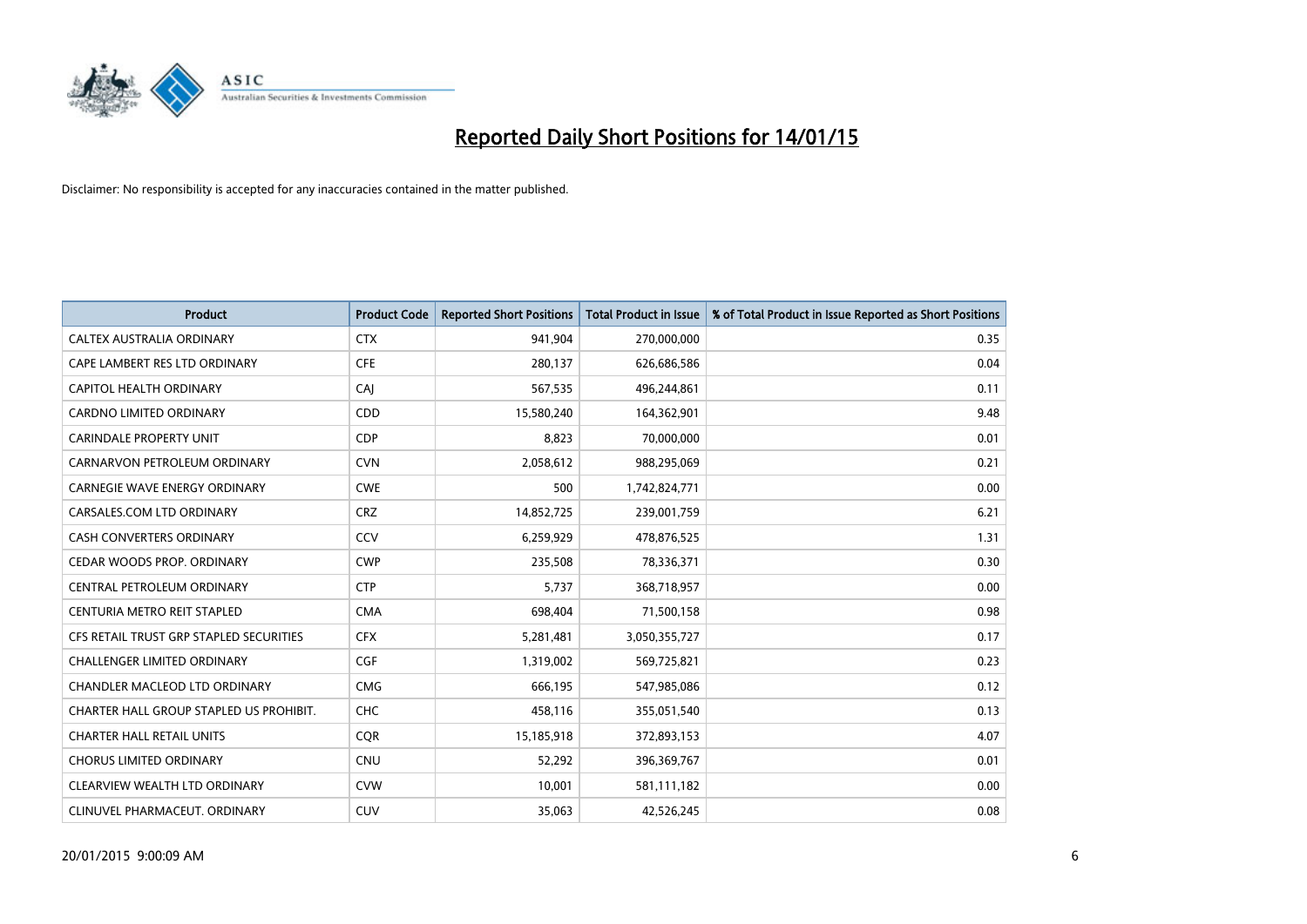

| <b>Product</b>                          | <b>Product Code</b> | <b>Reported Short Positions</b> | <b>Total Product in Issue</b> | % of Total Product in Issue Reported as Short Positions |
|-----------------------------------------|---------------------|---------------------------------|-------------------------------|---------------------------------------------------------|
| COAL OF AFRICA LTD ORDINARY             | <b>CZA</b>          | 426                             | 1,599,368,613                 | 0.00                                                    |
| <b>COALSPUR MINES LTD ORDINARY</b>      | <b>CPL</b>          | 66,340                          | 641,544,455                   | 0.01                                                    |
| COCA-COLA AMATIL ORDINARY               | <b>CCL</b>          | 25,615,332                      | 763,590,249                   | 3.35                                                    |
| COCHLEAR LIMITED ORDINARY               | <b>COH</b>          | 5,573,361                       | 57,081,775                    | 9.76                                                    |
| <b>COCKATOO COAL ORDINARY</b>           | <b>COK</b>          | 167,987                         | 4,560,196,928                 | 0.00                                                    |
| <b>CODAN LIMITED ORDINARY</b>           | <b>CDA</b>          | 84,530                          | 177,063,244                   | 0.05                                                    |
| <b>COFFEY INTERNATIONAL ORDINARY</b>    | <b>COF</b>          | 6,077                           | 255,833,165                   | 0.00                                                    |
| <b>COKAL LTD ORDINARY</b>               | <b>CKA</b>          | 6,820                           | 471,487,926                   | 0.00                                                    |
| <b>COLLECTION HOUSE ORDINARY</b>        | <b>CLH</b>          | 2,691,625                       | 130,443,227                   | 2.06                                                    |
| <b>COLLINS FOODS LTD ORDINARY</b>       | <b>CKF</b>          | 6,524                           | 93,000,003                    | 0.01                                                    |
| COMMONWEALTH BANK, ORDINARY             | <b>CBA</b>          | 23,390,939                      | 1,621,319,194                 | 1.44                                                    |
| <b>COMPASS RESOURCES ORDINARY</b>       | <b>CMR</b>          | 7,472                           | 1,403,744,100                 | 0.00                                                    |
| COMPUTERSHARE LTD ORDINARY              | <b>CPU</b>          | 7,948,533                       | 556,203,079                   | 1.43                                                    |
| <b>COOPER ENERGY LTD ORDINARY</b>       | <b>COE</b>          | 98,886                          | 331,905,323                   | 0.03                                                    |
| <b>CORP TRAVEL LIMITED ORDINARY</b>     | <b>CTD</b>          | 725,733                         | 96,993,355                    | 0.75                                                    |
| <b>COVER-MORE GRP LTD ORDINARY</b>      | <b>CVO</b>          | 5,140,892                       | 317,750,000                   | 1.62                                                    |
| <b>CREDIT CORP GROUP ORDINARY</b>       | <b>CCP</b>          | 471,162                         | 46,296,407                    | 1.02                                                    |
| <b>CROMWELL PROP STAPLED SECURITIES</b> | <b>CMW</b>          | 10,900,162                      | 1,735,299,783                 | 0.63                                                    |
| <b>CROWN RESORTS LTD ORDINARY</b>       | <b>CWN</b>          | 15,853,580                      | 728,394,185                   | 2.18                                                    |
| <b>CSG LIMITED ORDINARY</b>             | CSV                 | 423,311                         | 284,148,839                   | 0.15                                                    |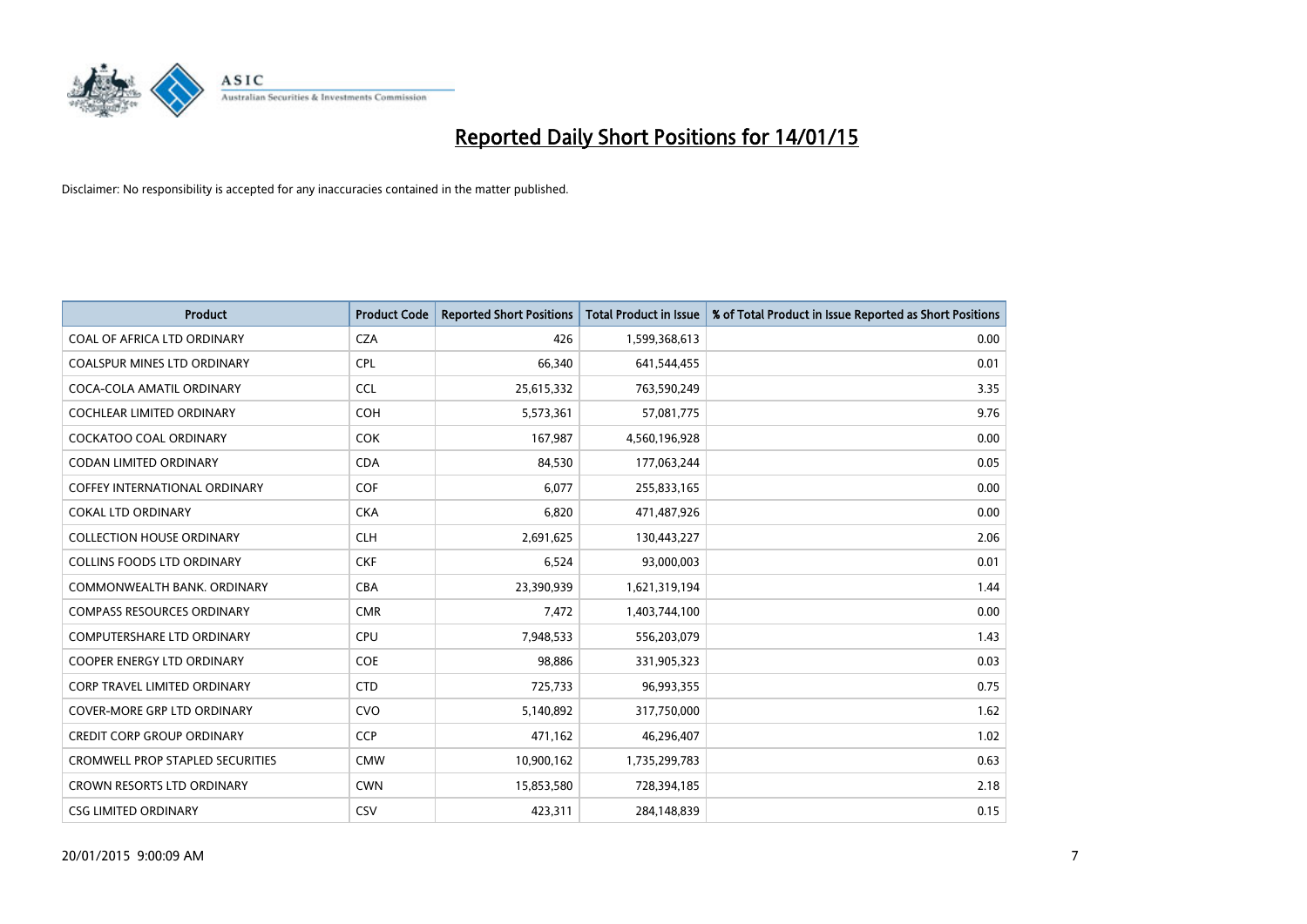

| <b>Product</b>                     | <b>Product Code</b> | <b>Reported Short Positions</b> | <b>Total Product in Issue</b> | % of Total Product in Issue Reported as Short Positions |
|------------------------------------|---------------------|---------------------------------|-------------------------------|---------------------------------------------------------|
| <b>CSL LIMITED ORDINARY</b>        | <b>CSL</b>          | 1,054,097                       | 474,570,168                   | 0.22                                                    |
| <b>CSR LIMITED ORDINARY</b>        | <b>CSR</b>          | 12,621,909                      | 506,000,315                   | 2.49                                                    |
| <b>CUDECO LIMITED ORDINARY</b>     | CDU                 | 9,208,838                       | 243,055,501                   | 3.79                                                    |
| DECMIL GROUP LIMITED ORDINARY      | <b>DCG</b>          | 933,969                         | 168,657,794                   | 0.55                                                    |
| DEEP YELLOW LIMITED ORDINARY       | <b>DYL</b>          | 1,002                           | 1,899,361,295                 | 0.00                                                    |
| DEVINE LIMITED ORDINARY            | <b>DVN</b>          | 1,548                           | 158,730,556                   | 0.00                                                    |
| DEXUS PROPERTY GROUP STAPLED UNITS | <b>DXS</b>          | 1,193,667                       | 905,531,797                   | 0.13                                                    |
| DICK SMITH HLDGS ORDINARY          | <b>DSH</b>          | 16,258,565                      | 236,511,364                   | 6.87                                                    |
| DISCOVERY METALS LTD ORDINARY      | <b>DML</b>          | 445,184                         | 644,039,581                   | 0.07                                                    |
| DOMINO PIZZA ENTERPR ORDINARY      | <b>DMP</b>          | 1,520,685                       | 86,160,773                    | 1.76                                                    |
| DONACO INTERNATIONAL ORDINARY      | <b>DNA</b>          | 9,545,723                       | 460,505,113                   | 2.07                                                    |
| DORAY MINERALS LTD ORDINARY        | <b>DRM</b>          | 92,116                          | 167,084,256                   | 0.06                                                    |
| DOWNER EDI LIMITED ORDINARY        | <b>DOW</b>          | 28,347,099                      | 435,399,975                   | 6.51                                                    |
| DRILLSEARCH ENERGY ORDINARY        | <b>DLS</b>          | 11,684,360                      | 461,101,450                   | 2.53                                                    |
| DUET GROUP STAPLED US PROHIBIT.    | <b>DUE</b>          | 16,633,069                      | 1,493,678,915                 | 1.11                                                    |
| DULUXGROUP LIMITED ORDINARY        | <b>DLX</b>          | 2,754,128                       | 388,543,268                   | 0.71                                                    |
| ECHO ENTERTAINMENT ORDINARY        | EGP                 | 10,284,512                      | 825,672,730                   | 1.25                                                    |
| <b>ELDERS LIMITED ORDINARY</b>     | <b>ELD</b>          | 532,055                         | 83,734,671                    | 0.64                                                    |
| <b>EMECO HOLDINGS ORDINARY</b>     | <b>EHL</b>          | 11,206,729                      | 599,675,707                   | 1.87                                                    |
| <b>ENDEAVOUR MIN CORP CDI 1:1</b>  | <b>EVR</b>          | 44,048                          | 46,222,520                    | 0.10                                                    |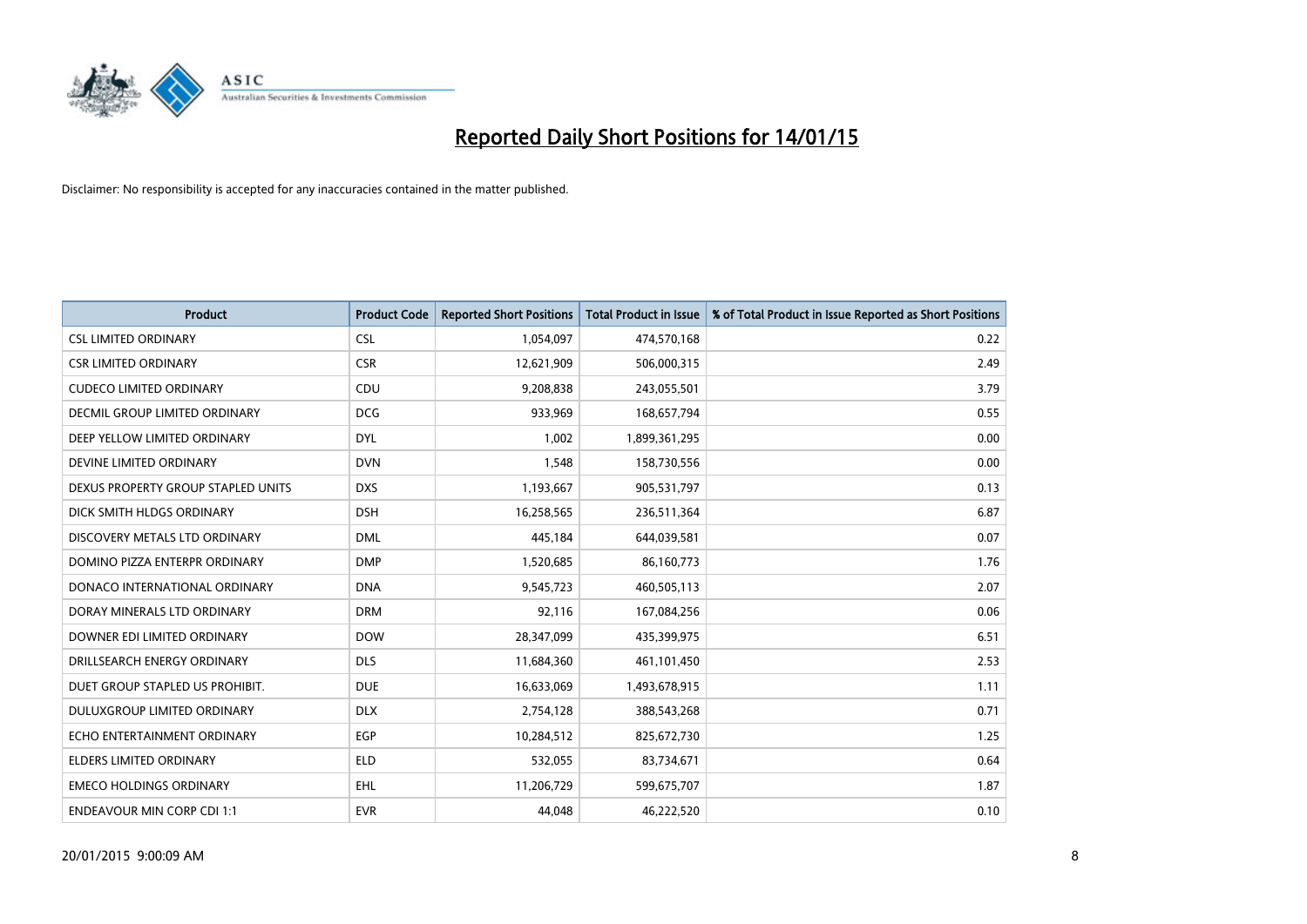

| <b>Product</b>                         | <b>Product Code</b> | <b>Reported Short Positions</b> | <b>Total Product in Issue</b> | % of Total Product in Issue Reported as Short Positions |
|----------------------------------------|---------------------|---------------------------------|-------------------------------|---------------------------------------------------------|
| <b>ENERGY RESOURCES ORDINARY 'A'</b>   | <b>ERA</b>          | 11,505,401                      | 517,725,062                   | 2.22                                                    |
| <b>ENERGY WORLD CORPOR. ORDINARY</b>   | <b>EWC</b>          | 47,257,371                      | 1,734,166,672                 | 2.73                                                    |
| <b>ENSOGO LIMITED ORDINARY</b>         | E88                 | 212,388                         | 426,069,834                   | 0.05                                                    |
| EQUATORIAL RES LTD ORDINARY            | EQX                 | 33                              | 124,445,353                   | 0.00                                                    |
| EQUITY TRUSTEES ORDINARY               | EQT                 | 46,412                          | 19,269,445                    | 0.24                                                    |
| ERM POWER LIMITED ORDINARY             | EPW                 | 1,265,267                       | 241,477,698                   | 0.52                                                    |
| ESTIA HEALTH LTD ORDINARY              | <b>EHE</b>          | 734,753                         | 180,885,580                   | 0.41                                                    |
| EVOLUTION MINING LTD ORDINARY          | <b>EVN</b>          | 30,013,834                      | 714,921,647                   | 4.20                                                    |
| FAIRFAX MEDIA LTD ORDINARY             | <b>FXI</b>          | 50,999,453                      | 2,351,955,725                 | 2.17                                                    |
| <b>FANTASTIC HOLDINGS ORDINARY</b>     | <b>FAN</b>          | 14,643                          | 103,257,398                   | 0.01                                                    |
| FAR LTD ORDINARY                       | FAR                 | 11,130,390                      | 3,126,808,427                 | 0.36                                                    |
| FEDERATION CNTRES ORD/UNIT STAPLED SEC | FDC                 | 3,900,523                       | 1,427,641,565                 | 0.27                                                    |
| FINBAR GROUP LIMITED ORDINARY          | <b>FRI</b>          | 7,447                           | 228,720,815                   | 0.00                                                    |
| FISHER & PAYKEL H. ORDINARY            | FPH                 | 726                             | 557,847,151                   | 0.00                                                    |
| FLEETWOOD CORP ORDINARY                | <b>FWD</b>          | 1,486,104                       | 61,039,412                    | 2.43                                                    |
| FLETCHER BUILDING ORDINARY             | <b>FBU</b>          | 2,181,131                       | 687,854,788                   | 0.32                                                    |
| FLEXIGROUP LIMITED ORDINARY            | <b>FXL</b>          | 8,462,195                       | 304,096,060                   | 2.78                                                    |
| FLIGHT CENTRE TRAVEL ORDINARY          | <b>FLT</b>          | 6,738,728                       | 100,725,711                   | 6.69                                                    |
| FLINDERS MINES LTD ORDINARY            | <b>FMS</b>          | 165,000                         | 2,762,995,689                 | 0.01                                                    |
| FOCUS MINERALS LTD ORDINARY            | <b>FML</b>          | 669,512                         | 9,137,375,877                 | 0.01                                                    |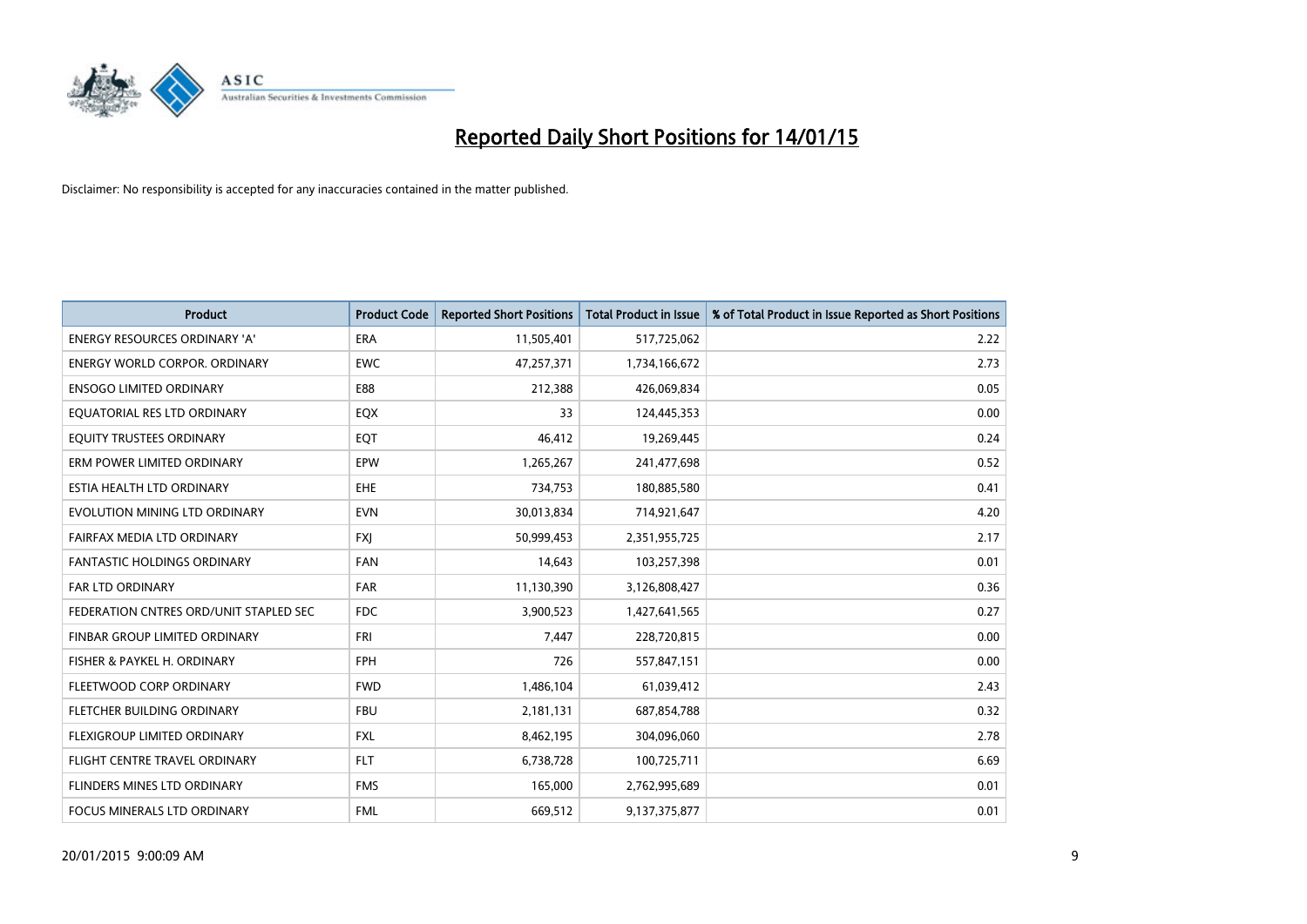

| <b>Product</b>                             | <b>Product Code</b> | <b>Reported Short Positions</b> | <b>Total Product in Issue</b> | % of Total Product in Issue Reported as Short Positions |
|--------------------------------------------|---------------------|---------------------------------|-------------------------------|---------------------------------------------------------|
| <b>FOLKESTONE EDU TRUST UNITS</b>          | <b>FET</b>          | 70,111                          | 243,547,032                   | 0.03                                                    |
| FONTERRA SHARE FUND ORDINARY UNITS         | <b>FSF</b>          | 109,403                         | 123,027,274                   | 0.09                                                    |
| FORTESCUE METALS GRP ORDINARY              | <b>FMG</b>          | 294,201,293                     | 3,113,798,151                 | 9.45                                                    |
| FREEDOM FOOD LTD ORDINARY                  | <b>FNP</b>          | 40,793                          | 152,689,663                   | 0.03                                                    |
| <b>FUNTASTIC LIMITED ORDINARY</b>          | <b>FUN</b>          | 370,000                         | 669,869,723                   | 0.06                                                    |
| <b>G.U.D. HOLDINGS ORDINARY</b>            | GUD                 | 3,003,213                       | 70,939,492                    | 4.23                                                    |
| <b>G8 EDUCATION LIMITED ORDINARY</b>       | <b>GEM</b>          | 10,246,549                      | 353,691,630                   | 2.90                                                    |
| <b>GALAXY RESOURCES ORDINARY</b>           | GXY                 | 1,371,021                       | 1,064,622,267                 | 0.13                                                    |
| <b>GALILEO JAPAN TRUST UNIT</b>            | GIT                 | 5,030                           | 106,444,665                   | 0.00                                                    |
| <b>GBST HOLDINGS., ORDINARY</b>            | <b>GBT</b>          | 10,065                          | 66,561,725                    | 0.02                                                    |
| <b>GDI PROPERTY GRP STAPLED SECURITIES</b> | GDI                 | 300,504                         | 567,575,025                   | 0.05                                                    |
| <b>GENESIS ENERGY LTD ORDINARY</b>         | <b>GNE</b>          | 1,000                           | 1,000,000,000                 | 0.00                                                    |
| <b>GENETIC TECHNOLOGIES ORDINARY</b>       | GTG                 | 3,518,280                       | 856,860,254                   | 0.41                                                    |
| <b>GENTRACK GROUP LTD ORDINARY</b>         | <b>GTK</b>          | 3,000                           | 72,699,510                    | 0.00                                                    |
| <b>GENWORTH MORTGAGE ORDINARY</b>          | <b>GMA</b>          | 15,082,503                      | 650,000,000                   | 2.32                                                    |
| <b>GEODYNAMICS LIMITED ORDINARY</b>        | GDY                 | 819                             | 435,880,130                   | 0.00                                                    |
| <b>GINDALBIE METALS LTD ORDINARY</b>       | GBG                 | 33,110,765                      | 1,495,306,811                 | 2.21                                                    |
| <b>GOLD ROAD RES LTD ORDINARY</b>          | GOR                 | 1,881,248                       | 594,881,822                   | 0.32                                                    |
| <b>GOODMAN FIELDER, ORDINARY</b>           | GFF                 | 4,531,711                       | 1,955,559,207                 | 0.23                                                    |
| <b>GOODMAN GROUP STAPLED</b>               | <b>GMG</b>          | 13,527,389                      | 1,745,460,061                 | 0.78                                                    |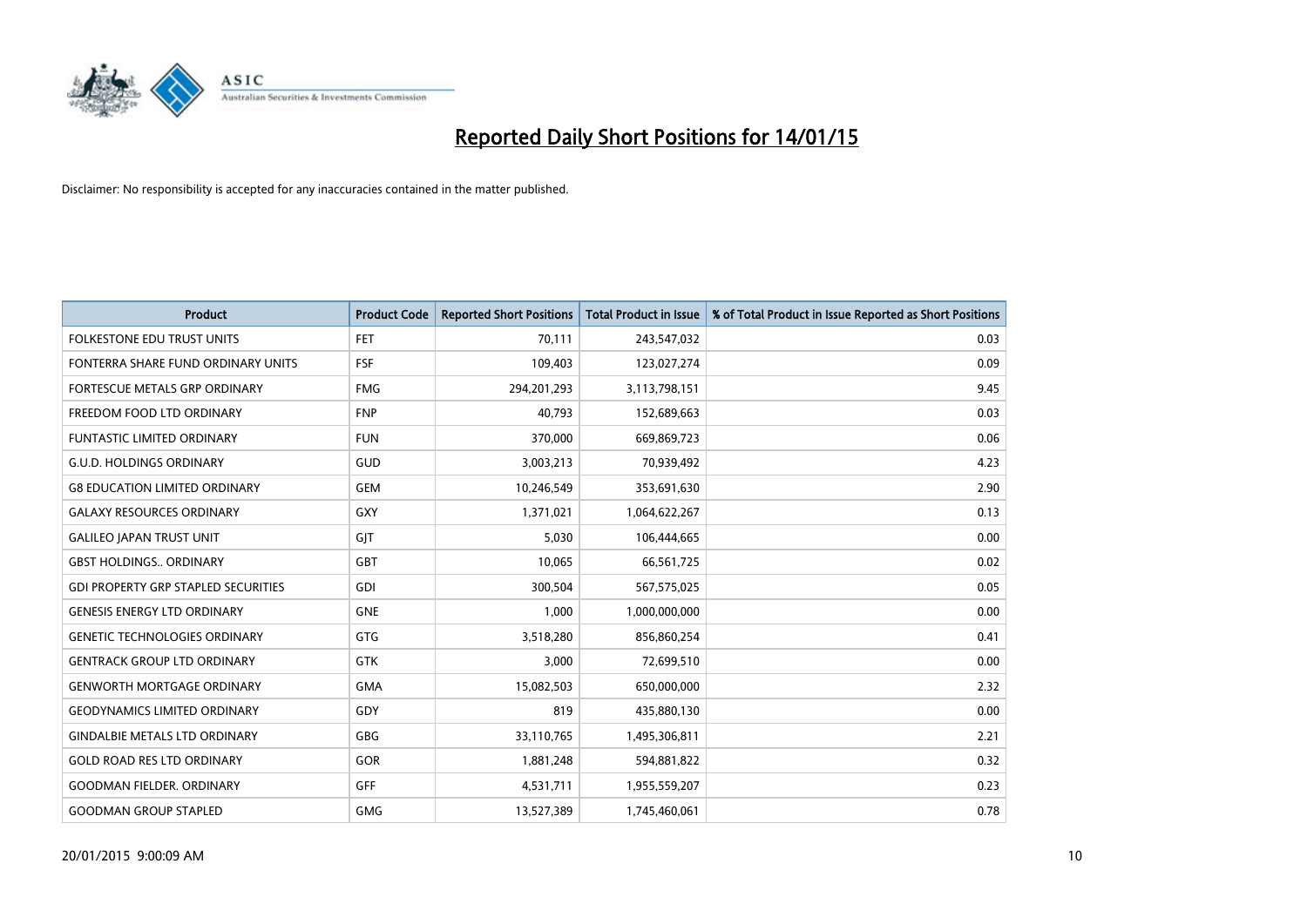

| <b>Product</b>                                   | <b>Product Code</b> | <b>Reported Short Positions</b> | <b>Total Product in Issue</b> | % of Total Product in Issue Reported as Short Positions |
|--------------------------------------------------|---------------------|---------------------------------|-------------------------------|---------------------------------------------------------|
| <b>GPT GROUP STAPLED SEC.</b>                    | GPT                 | 3,962,192                       | 1,685,460,955                 | 0.24                                                    |
| <b>GRAINCORP LIMITED A CLASS ORDINARY</b>        | <b>GNC</b>          | 15,630,866                      | 228,855,628                   | 6.83                                                    |
| <b>GRANGE RESOURCES, ORDINARY</b>                | <b>GRR</b>          | 11,693,814                      | 1,157,338,698                 | 1.01                                                    |
| <b>GREENCROSS LIMITED ORDINARY</b>               | <b>GXL</b>          | 2,580,054                       | 111,447,503                   | 2.32                                                    |
| <b>GREENLAND MIN EN LTD ORDINARY</b>             | GGG                 | 3,234,064                       | 669,389,552                   | 0.48                                                    |
| GREENLAND MIN EN LTD RIGHTS 26-JUN-14            | GGGR                | 3,842                           | 88,685,050                    | 0.00                                                    |
| <b>GROWTHPOINT PROPERTY ORD/UNIT STAPLED SEC</b> | GOZ                 | 699.705                         | 554,602,697                   | 0.13                                                    |
| <b>GRYPHON MINERALS LTD ORDINARY</b>             | GRY                 | 2,284,055                       | 401,185,424                   | 0.57                                                    |
| <b>GUILDFORD COAL LTD ORDINARY</b>               | <b>GUF</b>          | 29,999                          | 917,612,681                   | 0.00                                                    |
| <b>GWA GROUP LTD ORDINARY</b>                    | <b>GWA</b>          | 15,843,707                      | 306,533,770                   | 5.17                                                    |
| HANSEN TECHNOLOGIES ORDINARY                     | <b>HSN</b>          | 1,887                           | 163,214,381                   | 0.00                                                    |
| <b>HARVEY NORMAN ORDINARY</b>                    | <b>HVN</b>          | 45,777,055                      | 1,110,603,911                 | 4.12                                                    |
| HEALTHSCOPE LIMITED. ORDINARY                    | <b>HSO</b>          | 14,222,022                      | 1,732,094,838                 | 0.82                                                    |
| <b>HENDERSON GROUP CDI 1:1</b>                   | <b>HGG</b>          | 3,797,995                       | 766,858,952                   | 0.50                                                    |
| HFA HOLDINGS LIMITED ORDINARY                    | <b>HFA</b>          | 308                             | 162,147,897                   | 0.00                                                    |
| <b>HIGHLANDS PACIFIC ORDINARY</b>                | <b>HIG</b>          | 3,153                           | 918,694,336                   | 0.00                                                    |
| HILLGROVE RES LTD ORDINARY                       | <b>HGO</b>          | 133,291                         | 147,711,123                   | 0.09                                                    |
| HILLS LTD ORDINARY                               | HIL                 | 1,243,994                       | 231,985,526                   | 0.54                                                    |
| HORIZON OIL LIMITED ORDINARY                     | <b>HZN</b>          | 37,870,849                      | 1,301,981,265                 | 2.91                                                    |
| <b>HOTEL PROPERTY STAPLED</b>                    | <b>HPI</b>          | 120,988                         | 146, 105, 439                 | 0.08                                                    |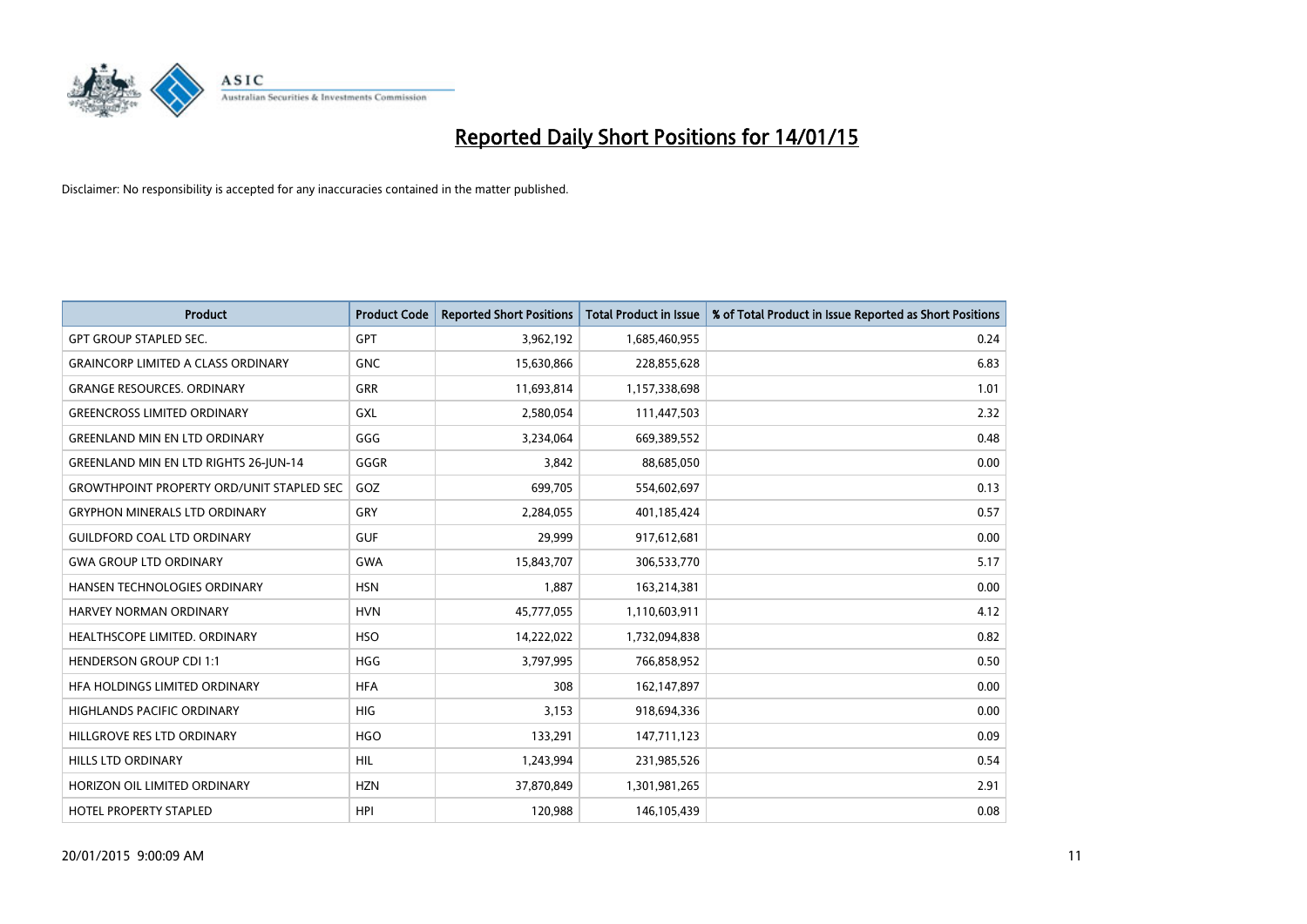

| Product                                       | <b>Product Code</b> | <b>Reported Short Positions</b> | <b>Total Product in Issue</b> | % of Total Product in Issue Reported as Short Positions |
|-----------------------------------------------|---------------------|---------------------------------|-------------------------------|---------------------------------------------------------|
| HUON AQUACULTURE GRP ORDINARY                 | <b>HUO</b>          | 905,261                         | 87,337,207                    | 1.04                                                    |
| <b>ICAR ASIA LTD ORDINARY</b>                 | ICQ                 | 427,886                         | 217,769,656                   | 0.20                                                    |
| <b>ICON ENERGY LIMITED ORDINARY</b>           | <b>ICN</b>          | 100,000                         | 618,717,503                   | 0.02                                                    |
| <b>IINET LIMITED ORDINARY</b>                 | <b>IIN</b>          | 7,750,725                       | 162, 163, 526                 | 4.78                                                    |
| <b>ILUKA RESOURCES ORDINARY</b>               | ILU                 | 18,648,165                      | 418,700,517                   | 4.45                                                    |
| <b>IMDEX LIMITED ORDINARY</b>                 | <b>IMD</b>          | 2,053,585                       | 216,203,136                   | 0.95                                                    |
| IMF BENTHAM LTD ORDINARY                      | <b>IMF</b>          | 4,436,629                       | 166,580,957                   | 2.66                                                    |
| <b>INCITEC PIVOT ORDINARY</b>                 | IPL                 | 30,209,515                      | 1,675,621,466                 | 1.80                                                    |
| <b>INDEPENDENCE GROUP ORDINARY</b>            | <b>IGO</b>          | 1,880,974                       | 234,256,573                   | 0.80                                                    |
| <b>INDOPHIL RESOURCES ORDINARY</b>            | <b>IRN</b>          | 3,966,850                       | 1,203,146,194                 | 0.33                                                    |
| <b>INDUSTRIA REIT STAPLED</b>                 | <b>IDR</b>          | 431,106                         | 125,000,001                   | 0.34                                                    |
| <b>INFIGEN ENERGY STAPLED SECURITIES</b>      | <b>IFN</b>          | 3,253,882                       | 767,887,581                   | 0.42                                                    |
| <b>INFOMEDIA LTD ORDINARY</b>                 | IFM                 | 778,720                         | 307,127,687                   | 0.25                                                    |
| <b>INGENIA GROUP STAPLED SECURITIES</b>       | <b>INA</b>          | 9,714,839                       | 878,851,910                   | 1.11                                                    |
| <b>INSURANCE AUSTRALIA ORDINARY</b>           | IAG                 | 10,595,202                      | 2,341,618,048                 | 0.45                                                    |
| <b>INTREPID MINES ORDINARY</b>                | <b>IAU</b>          | 618,308                         | 369,869,196                   | 0.17                                                    |
| <b>INVESTA OFFICE FUND STAPLED SECURITIES</b> | <b>IOF</b>          | 630,553                         | 614,047,458                   | 0.10                                                    |
| <b>INVOCARE LIMITED ORDINARY</b>              | <b>IVC</b>          | 3,902,006                       | 110,030,298                   | 3.55                                                    |
| <b>IOOF HOLDINGS LTD ORDINARY</b>             | IFL                 | 13,701,039                      | 300,133,752                   | 4.56                                                    |
| <b>IPH LIMITED ORDINARY</b>                   | IPH                 | 548,406                         | 157,559,499                   | 0.35                                                    |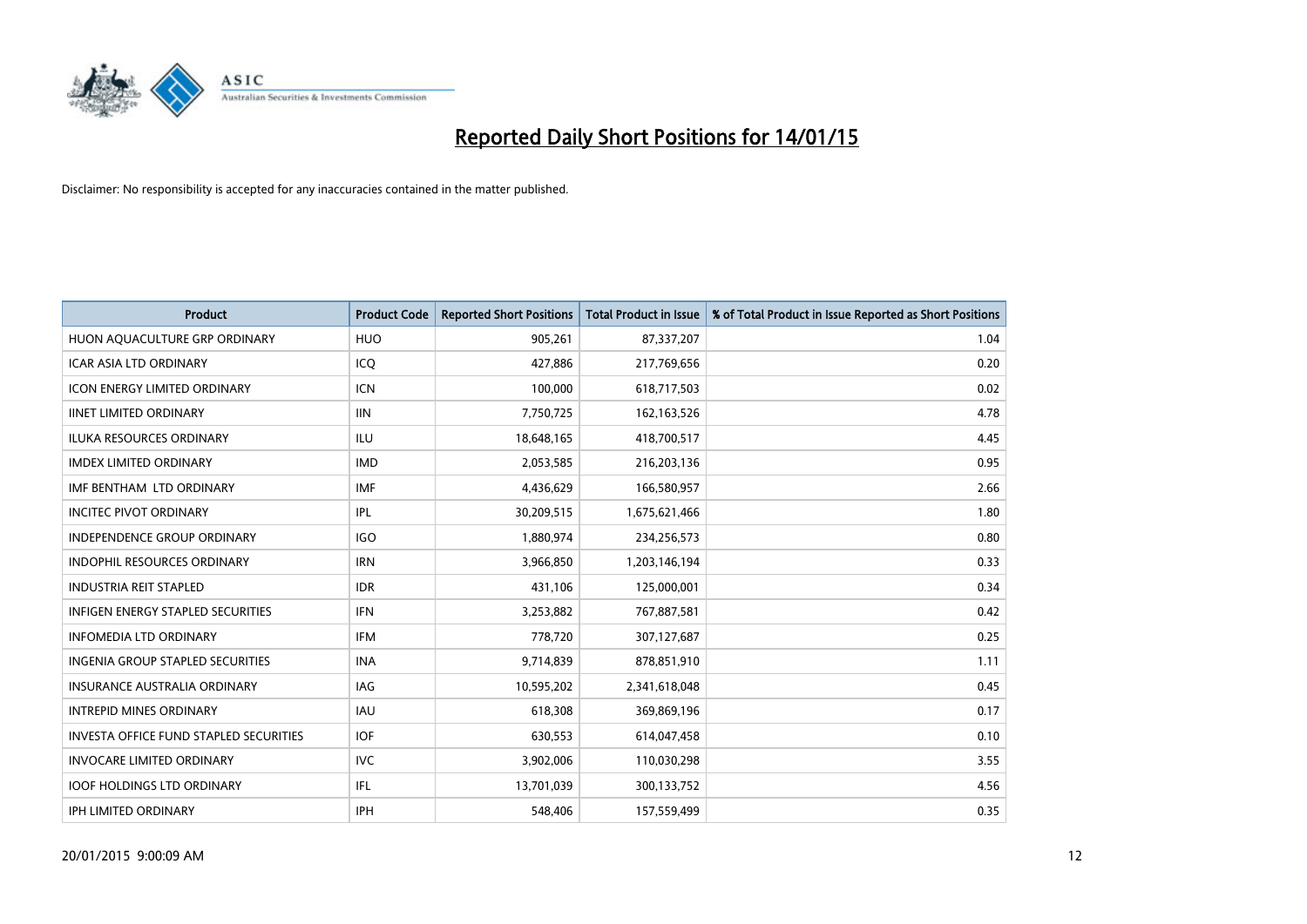

| <b>Product</b>                           | <b>Product Code</b> | <b>Reported Short Positions</b> | <b>Total Product in Issue</b> | % of Total Product in Issue Reported as Short Positions |
|------------------------------------------|---------------------|---------------------------------|-------------------------------|---------------------------------------------------------|
| <b>IPROPERTY GROUP LTD ORDINARY</b>      | <b>IPP</b>          | 2,301,199                       | 186,703,204                   | 1.23                                                    |
| <b>IRESS LIMITED ORDINARY</b>            | <b>IRE</b>          | 5,795,575                       | 159,097,319                   | 3.64                                                    |
| <b>ISELECT LTD ORDINARY</b>              | <b>ISU</b>          | 1,376,399                       | 261,489,894                   | 0.53                                                    |
| <b>ISENTIA GROUP LTD ORDINARY</b>        | <b>ISD</b>          | 373,479                         | 200,000,001                   | 0.19                                                    |
| <b>ISENTRIC LTD. ORDINARY</b>            | ICU                 | 74,064                          | 77,362,962                    | 0.10                                                    |
| JAMES HARDIE INDUST CHESS DEPOSITARY INT | <b>IHX</b>          | 9,341,909                       | 445,229,454                   | 2.10                                                    |
| JAPARA HEALTHCARE LT ORDINARY            | <b>IHC</b>          | 14,693,498                      | 263,046,592                   | 5.59                                                    |
| <b>JB HI-FI LIMITED ORDINARY</b>         | <b>JBH</b>          | 10,281,999                      | 98,950,309                    | 10.39                                                   |
| KAROON GAS AUSTRALIA ORDINARY            | <b>KAR</b>          | 19,375,872                      | 246,608,239                   | 7.86                                                    |
| KATHMANDU HOLD LTD ORDINARY              | <b>KMD</b>          | 5,689,334                       | 201,484,583                   | 2.82                                                    |
| <b>KBL MINING LIMITED ORDINARY</b>       | <b>KBL</b>          | 1,820                           | 396,535,629                   | 0.00                                                    |
| KINGSGATE CONSOLID. ORDINARY             | <b>KCN</b>          | 19,940,696                      | 223,584,937                   | 8.92                                                    |
| KINGSROSE MINING LTD ORDINARY            | <b>KRM</b>          | 400,490                         | 358,611,493                   | 0.11                                                    |
| <b>KOGI IRON LTD ORDINARY</b>            | KFE                 | 164,562                         | 376,669,836                   | 0.04                                                    |
| LEIGHTON HOLDINGS ORDINARY               | LEI                 | 5,972,476                       | 338,503,563                   | 1.76                                                    |
| LEND LEASE GROUP UNIT/ORD STAPLED        | LLC                 | 2,079,334                       | 579,596,726                   | 0.36                                                    |
| LIFESTYLE COMMUNIT. ORDINARY             | LIC                 | 25,000                          | 101,220,131                   | 0.02                                                    |
| LIQUEFIED NATURAL ORDINARY               | <b>LNG</b>          | 13,958,214                      | 462,643,201                   | 3.02                                                    |
| <b>LOGICAMMS LIMITED ORDINARY</b>        | <b>LCM</b>          | 8,142                           | 71,178,179                    | 0.01                                                    |
| LONESTAR RESO LTD ORDINARY               | <b>LNR</b>          | 113,570                         | 752,187,211                   | 0.02                                                    |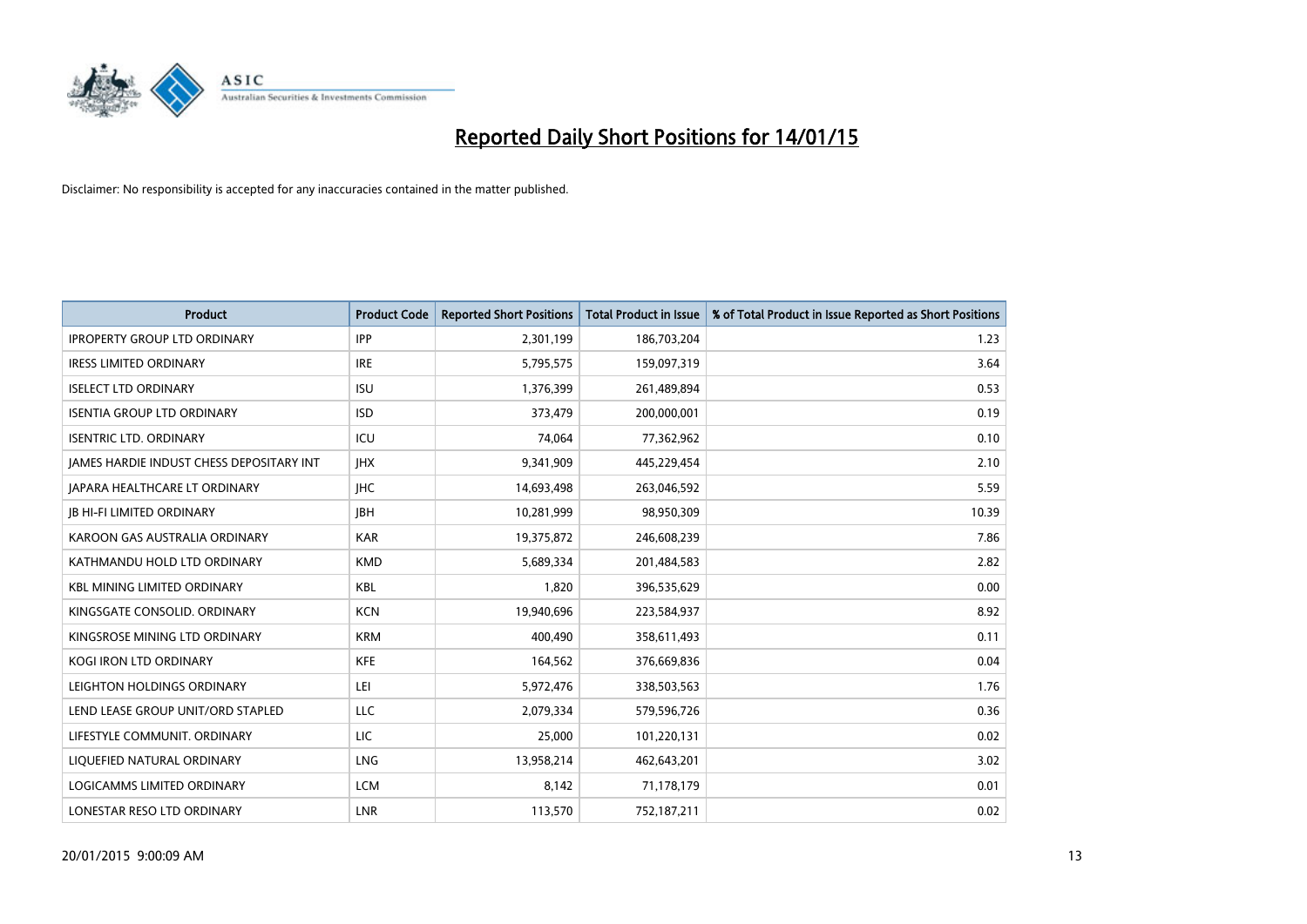

| <b>Product</b>                        | <b>Product Code</b> | <b>Reported Short Positions</b> | <b>Total Product in Issue</b> | % of Total Product in Issue Reported as Short Positions |
|---------------------------------------|---------------------|---------------------------------|-------------------------------|---------------------------------------------------------|
| LYNAS CORPORATION ORDINARY            | <b>LYC</b>          | 78,074,487                      | 3,370,955,034                 | 2.32                                                    |
| <b>M2 GRP LTD ORDINARY</b>            | <b>MTU</b>          | 2,982,331                       | 181,905,060                   | 1.64                                                    |
| <b>MACA LIMITED ORDINARY</b>          | <b>MLD</b>          | 386,419                         | 232,676,373                   | 0.17                                                    |
| <b>MACMAHON HOLDINGS ORDINARY</b>     | <b>MAH</b>          | 2,582,174                       | 1,261,699,966                 | 0.20                                                    |
| MACO ATLAS ROADS GRP ORDINARY STAPLED | <b>MOA</b>          | 12,084,608                      | 511,538,852                   | 2.36                                                    |
| MACQUARIE GROUP LTD ORDINARY          | MQG                 | 306,030                         | 324,342,024                   | 0.09                                                    |
| MAGELLAN FIN GRP LTD ORDINARY         | <b>MFG</b>          | 1,701,940                       | 159,818,691                   | 1.06                                                    |
| <b>MANTRA GROUP LTD ORDINARY</b>      | <b>MTR</b>          | 4,400,853                       | 249,471,229                   | 1.76                                                    |
| <b>MATRIX C &amp; E LTD ORDINARY</b>  | <b>MCE</b>          | 2,564,746                       | 94,555,428                    | 2.71                                                    |
| MAVERICK DRILLING ORDINARY            | MAD                 | 1,165,889                       | 544,821,602                   | 0.21                                                    |
| MAXITRANS INDUSTRIES ORDINARY         | <b>MXI</b>          | 13,125                          | 185,075,653                   | 0.01                                                    |
| MAYNE PHARMA LTD ORDINARY             | <b>MYX</b>          | 16,714,114                      | 591,881,071                   | 2.82                                                    |
| MCMILLAN SHAKESPEARE ORDINARY         | <b>MMS</b>          | 799,943                         | 77,525,801                    | 1.03                                                    |
| <b>MCPHERSON'S LTD ORDINARY</b>       | <b>MCP</b>          | 10,001                          | 96,684,407                    | 0.01                                                    |
| MEDIBANK PRIVATE LTD ORDINARY         | <b>MPL</b>          | 34,263,990                      | 2,754,003,240                 | 1.24                                                    |
| MEDUSA MINING LTD ORDINARY            | <b>MML</b>          | 10,206,053                      | 207,794,301                   | 4.91                                                    |
| MEO AUSTRALIA LTD ORDINARY            | <b>MEO</b>          | 411,000                         | 750,488,387                   | 0.05                                                    |
| MERIDIAN ENERGY INSTALMENT RECEIPTS   | <b>MEZCA</b>        | 200,000                         | 1,255,413,626                 | 0.02                                                    |
| MESOBLAST LIMITED ORDINARY            | <b>MSB</b>          | 21,738,209                      | 324,201,029                   | 6.71                                                    |
| METALS X LIMITED ORDINARY             | <b>MLX</b>          | 173,639                         | 416,010,939                   | 0.04                                                    |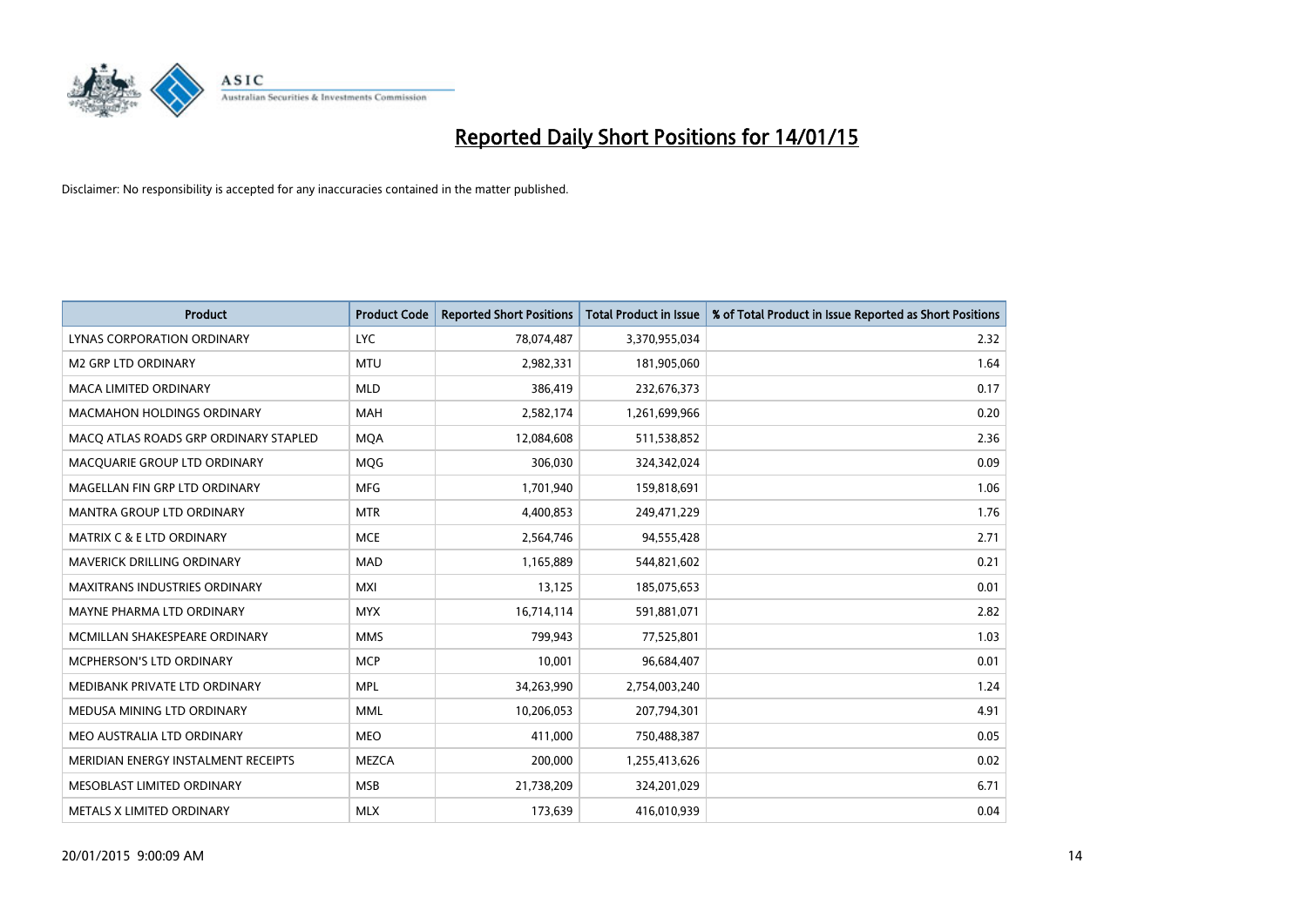

| <b>Product</b>                     | <b>Product Code</b> | <b>Reported Short Positions</b> | <b>Total Product in Issue</b> | % of Total Product in Issue Reported as Short Positions |
|------------------------------------|---------------------|---------------------------------|-------------------------------|---------------------------------------------------------|
| METCASH LIMITED ORDINARY           | <b>MTS</b>          | 104,631,661                     | 928,357,876                   | 11.27                                                   |
| METMINCO LIMITED ORDINARY          | <b>MNC</b>          | 32,000                          | 1,855,516,023                 | 0.00                                                    |
| <b>MIGHTY RIVER POWER ORDINARY</b> | <b>MYT</b>          | 1,758,966                       | 1,400,012,517                 | 0.13                                                    |
| MINCOR RESOURCES NL ORDINARY       | <b>MCR</b>          | 48,934                          | 188,208,274                   | 0.03                                                    |
| MINERAL DEPOSITS ORDINARY          | <b>MDL</b>          | 884,902                         | 103,676,341                   | 0.85                                                    |
| MINERAL RESOURCES, ORDINARY        | <b>MIN</b>          | 16,029,230                      | 187,270,274                   | 8.56                                                    |
| MINT PAYMENTS LTD ORDINARY         | <b>MNW</b>          | 27,180                          | 470,635,552                   | 0.01                                                    |
| MIRABELA NICKEL LTD ORDINARY       | <b>MBN</b>          | 2,012,293                       | 929,710,216                   | 0.22                                                    |
| MIRVAC GROUP STAPLED SECURITIES    | <b>MGR</b>          | 13,931,514                      | 3,697,197,370                 | 0.38                                                    |
| <b>MMAOFFSHOR ORDINARY</b>         | <b>MRM</b>          | 22,728,545                      | 368,666,221                   | 6.17                                                    |
| <b>MOLOPO ENERGY LTD ORDINARY</b>  | <b>MPO</b>          | 30,833                          | 248,705,730                   | 0.01                                                    |
| <b>MONADELPHOUS GROUP ORDINARY</b> | <b>MND</b>          | 7,096,414                       | 92,998,380                    | 7.63                                                    |
| MONASH IVF GROUP LTD ORDINARY      | MVF                 | 672,720                         | 231,081,089                   | 0.29                                                    |
| MORTGAGE CHOICE LTD ORDINARY       | MOC                 | 31,862                          | 124,216,248                   | 0.03                                                    |
| <b>MOUNT GIBSON IRON ORDINARY</b>  | MGX                 | 71,495,429                      | 1,090,805,085                 | 6.55                                                    |
| MULTIPLEX SITES SITES              | <b>MXUPA</b>        | 2,133                           | 4,500,000                     | 0.05                                                    |
| MYER HOLDINGS LTD ORDINARY         | <b>MYR</b>          | 104,546,500                     | 585,689,551                   | 17.85                                                   |
| MYSTATE LIMITED ORDINARY           | <b>MYS</b>          | 5,117                           | 87,283,417                    | 0.01                                                    |
| NANOSONICS LIMITED ORDINARY        | <b>NAN</b>          | 2,501,978                       | 264,362,826                   | 0.95                                                    |
| NATIONAL AUST. BANK ORDINARY       | <b>NAB</b>          | 13,895,061                      | 2,419,353,823                 | 0.57                                                    |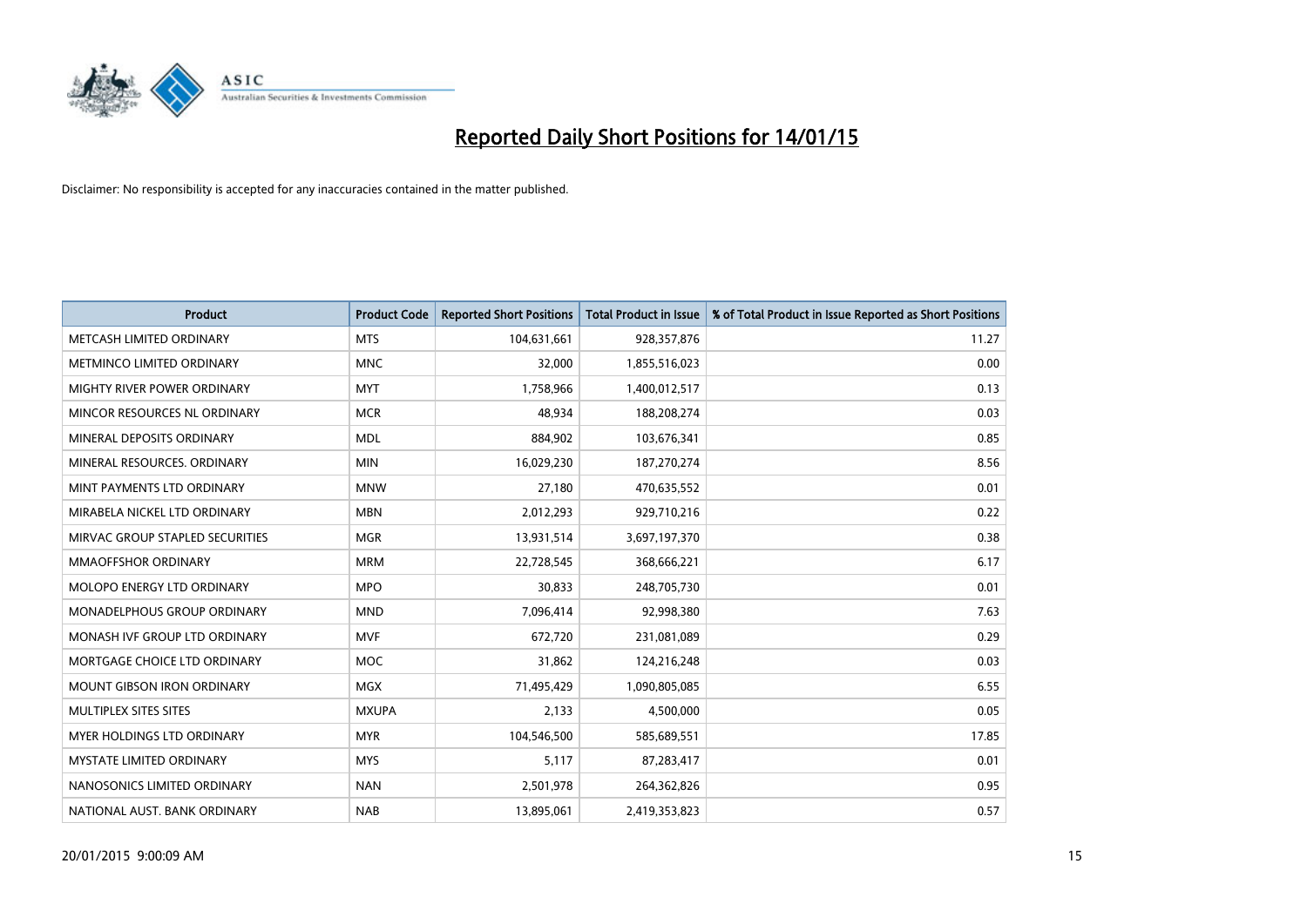

| <b>Product</b>                         | <b>Product Code</b> | <b>Reported Short Positions</b> | <b>Total Product in Issue</b> | % of Total Product in Issue Reported as Short Positions |
|----------------------------------------|---------------------|---------------------------------|-------------------------------|---------------------------------------------------------|
| NATIONAL STORAGE STAPLED               | <b>NSR</b>          | 1,837,956                       | 295,631,660                   | 0.62                                                    |
| NAVITAS LIMITED ORDINARY               | <b>NVT</b>          | 3,751,464                       | 376,037,813                   | 1.00                                                    |
| NEARMAP LTD ORDINARY                   | <b>NEA</b>          | 2,086,704                       | 348,196,101                   | 0.60                                                    |
| NEOMETALS LTD ORDINARY                 | <b>NMT</b>          | 1,015                           | 499,453,895                   | 0.00                                                    |
| NEON ENERGY LIMITED ORDINARY           | <b>NEN</b>          | 13,245                          | 553,037,848                   | 0.00                                                    |
| NEW HOPE CORPORATION ORDINARY          | <b>NHC</b>          | 1,319,993                       | 830,999,449                   | 0.16                                                    |
| NEWCREST MINING ORDINARY               | <b>NCM</b>          | 7,455,024                       | 766,510,971                   | 0.97                                                    |
| NEWS CORP A NON-VOTING CDI             | <b>NWSLV</b>        | 35,528                          | 2,617,304                     | 1.36                                                    |
| NEWS CORP B VOTING CDI                 | <b>NWS</b>          | 2,229,673                       | 38,302,911                    | 5.82                                                    |
| NEWSAT LIMITED ORDINARY                | <b>NWT</b>          | 6,472,479                       | 643,574,841                   | 1.01                                                    |
| NEXTDC LIMITED ORDINARY                | <b>NXT</b>          | 17,520,274                      | 193,154,486                   | 9.07                                                    |
| NEXUS ENERGY LIMITED ORDINARY          | <b>NXS</b>          | 64,805                          | 1,330,219,459                 | 0.00                                                    |
| NIB HOLDINGS LIMITED ORDINARY          | <b>NHF</b>          | 768,100                         | 439,004,182                   | 0.17                                                    |
| NINE ENTERTAINMENT ORDINARY            | <b>NEC</b>          | 17,733,815                      | 940,295,023                   | 1.89                                                    |
| NOBLE MINERAL RES ORDINARY             | <b>NMG</b>          | 2,365,726                       | 666,397,952                   | 0.36                                                    |
| NORTHERN IRON LTD ORDINARY             | <b>NFE</b>          | 11,392                          | 484,405,314                   | 0.00                                                    |
| NORTHERN STAR ORDINARY                 | <b>NST</b>          | 14,212,372                      | 592,256,718                   | 2.40                                                    |
| NOVION PROPERTY GRP STAPLED SECURITIES | <b>NVN</b>          | 18,521,081                      | 3,050,627,717                 | 0.61                                                    |
| NRW HOLDINGS LIMITED ORDINARY          | <b>NWH</b>          | 16,043,905                      | 278,888,011                   | 5.75                                                    |
| NUFARM LIMITED ORDINARY                | <b>NUF</b>          | 8,323,734                       | 264,948,132                   | 3.14                                                    |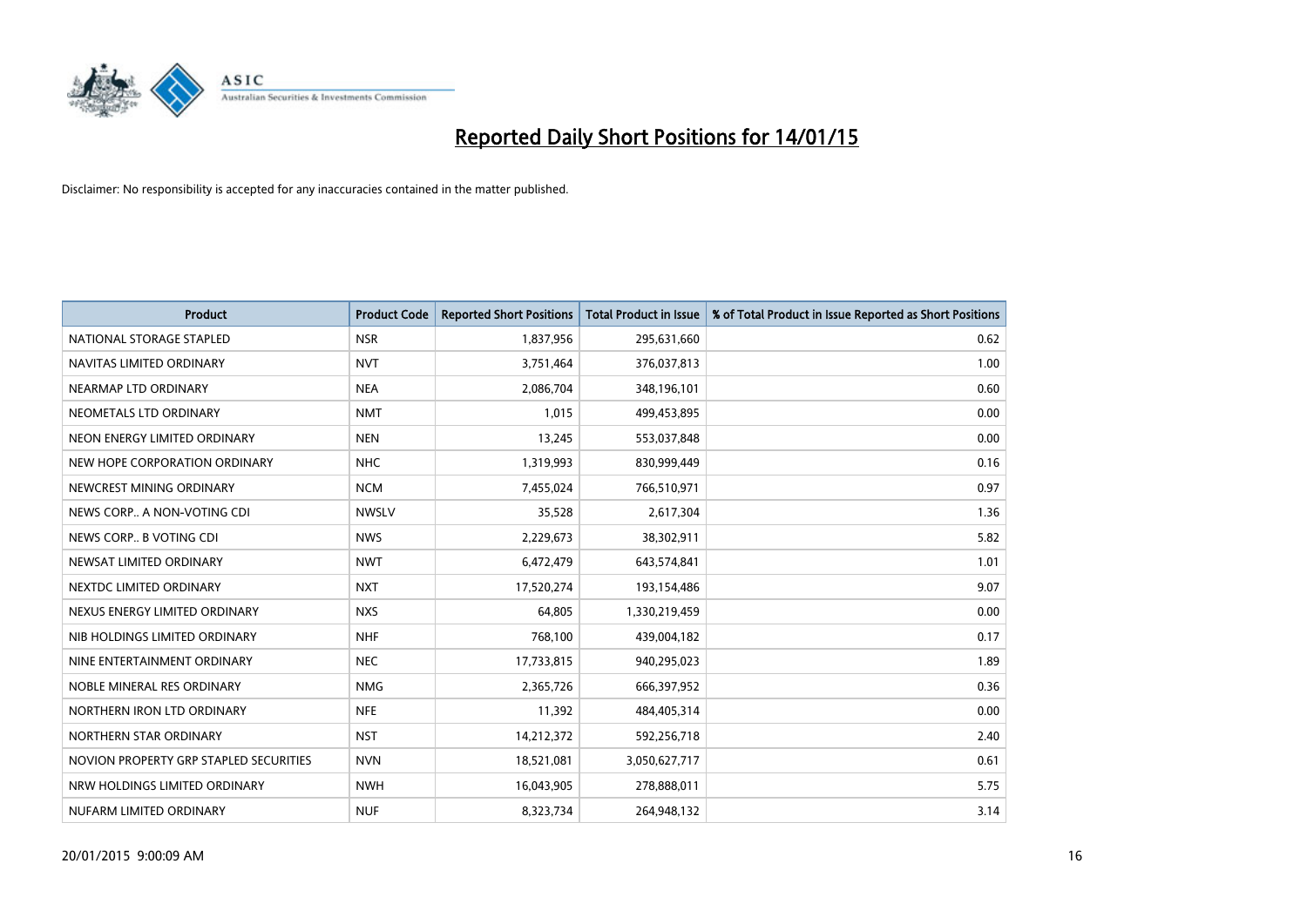

| <b>Product</b>                        | <b>Product Code</b> | <b>Reported Short Positions</b> | <b>Total Product in Issue</b> | % of Total Product in Issue Reported as Short Positions |
|---------------------------------------|---------------------|---------------------------------|-------------------------------|---------------------------------------------------------|
| NUPLEX INDUSTRIES ORDINARY            | <b>NPX</b>          | 1,000                           | 198,125,827                   | 0.00                                                    |
| OCEANAGOLD CORP. CHESS DEPOSITARY INT | <b>OGC</b>          | 1,563,391                       | 301,520,186                   | 0.52                                                    |
| OIL SEARCH LTD ORDINARY               | <b>OSH</b>          | 23,070,073                      | 1,522,692,587                 | 1.52                                                    |
| OM HOLDINGS LIMITED ORDINARY          | OMH                 | 58,082                          | 733,423,337                   | 0.01                                                    |
| OOH!MEDIA LIMITED ORDINARY            | OML                 | 675,702                         | 149,882,534                   | 0.45                                                    |
| ORICA LIMITED ORDINARY                | ORI                 | 24,256,315                      | 372,743,291                   | 6.51                                                    |
| ORIGIN ENERGY ORDINARY                | <b>ORG</b>          | 9,537,004                       | 1,106,310,149                 | 0.86                                                    |
| OROCOBRE LIMITED ORDINARY             | <b>ORE</b>          | 3,081,585                       | 132,041,911                   | 2.33                                                    |
| ORORA LIMITED ORDINARY                | <b>ORA</b>          | 1,857,770                       | 1,206,684,923                 | 0.15                                                    |
| OROTONGROUP LIMITED ORDINARY          | ORL                 | 421,956                         | 40,880,902                    | 1.03                                                    |
| OZ MINERALS ORDINARY                  | OZL                 | 7,408,452                       | 303,470,022                   | 2.44                                                    |
| OZFOREX GROUP LTD ORDINARY            | <b>OFX</b>          | 8,412,973                       | 240,000,000                   | 3.51                                                    |
| PACIFIC BRANDS ORDINARY               | <b>PBG</b>          | 82,922,587                      | 917,226,291                   | 9.04                                                    |
| PACT GROUP HLDGS LTD ORDINARY         | PGH                 | 1,897,914                       | 294,145,019                   | 0.65                                                    |
| PALADIN ENERGY LTD ORDINARY           | <b>PDN</b>          | 78,831,026                      | 1,666,927,668                 | 4.73                                                    |
| PANAUST LIMITED ORDINARY              | <b>PNA</b>          | 1,661,453                       | 637,071,326                   | 0.26                                                    |
| PANORAMIC RESOURCES ORDINARY          | PAN                 | 1,214,064                       | 322,275,824                   | 0.38                                                    |
| PANTERRA GOLD LTD ORDINARY            | PGI                 | 1                               | 847,615,609                   | 0.00                                                    |
| PAPERLINX LIMITED ORDINARY            | <b>PPX</b>          | 57,743                          | 665, 181, 261                 | 0.01                                                    |
| PATTIES FOODS LTD ORDINARY            | PFL                 | 9,001                           | 139,234,153                   | 0.01                                                    |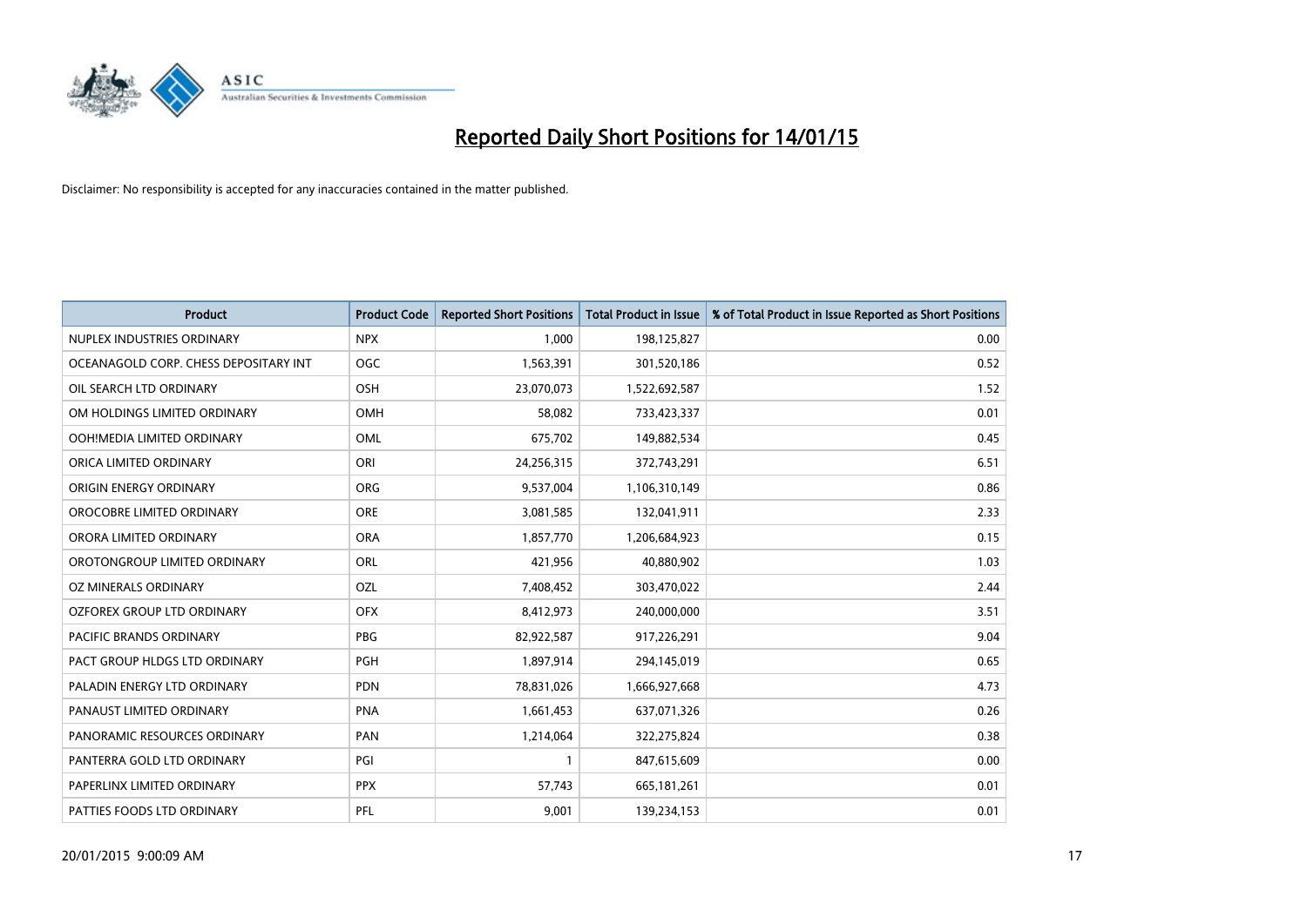

| <b>Product</b>                    | <b>Product Code</b> | <b>Reported Short Positions</b> | <b>Total Product in Issue</b> | % of Total Product in Issue Reported as Short Positions |
|-----------------------------------|---------------------|---------------------------------|-------------------------------|---------------------------------------------------------|
| PEET LIMITED ORDINARY             | <b>PPC</b>          | 44,650                          | 484,853,684                   | 0.01                                                    |
| PERPETUAL LIMITED ORDINARY        | PPT                 | 1,190,145                       | 46,574,426                    | 2.56                                                    |
| PERSEUS MINING LTD ORDINARY       | <b>PRU</b>          | 19,876,482                      | 526,656,401                   | 3.77                                                    |
| PHARMAXIS LTD ORDINARY            | <b>PXS</b>          | 8,777                           | 310,265,349                   | 0.00                                                    |
| PHOSPHAGENICS LTD. ORDINARY       | <b>POH</b>          | 43,750                          | 1,261,965,957                 | 0.00                                                    |
| PLATINUM ASSET ORDINARY           | <b>PTM</b>          | 2,027,209                       | 581,895,380                   | 0.35                                                    |
| PLATINUM AUSTRALIA ORDINARY       | <b>PLA</b>          | 836,127                         | 504,968,043                   | 0.17                                                    |
| PLATINUM CAPITAL LTD ORDINARY     | <b>PMC</b>          | 1,742                           | 232,190,254                   | 0.00                                                    |
| PMP LIMITED ORDINARY              | <b>PMP</b>          | 27,581                          | 323,781,124                   | 0.01                                                    |
| POSEIDON NICK LTD ORDINARY        | <b>POS</b>          | 1,903,830                       | 680,250,810                   | 0.28                                                    |
| PRANA BIOTECHNOLOGY ORDINARY      | PBT                 | 2,352,332                       | 488,936,960                   | 0.48                                                    |
| PREMIER INVESTMENTS ORDINARY      | <b>PMV</b>          | 1,022,885                       | 155,900,075                   | 0.66                                                    |
| PRIMARY HEALTH CARE ORDINARY      | <b>PRY</b>          | 32,087,828                      | 512,130,550                   | 6.27                                                    |
| PRIME MEDIA GRP LTD ORDINARY      | <b>PRT</b>          | 989,987                         | 366,330,303                   | 0.27                                                    |
| PROGRAMMED ORDINARY               | <b>PRG</b>          | 203,498                         | 118,651,911                   | 0.17                                                    |
| PROMESA LIMITED ORDINARY          | <b>PRA</b>          | 1,848,713                       | 384,412,465                   | 0.48                                                    |
| PURA VIDA ENERGY NL ORDINARY      | <b>PVD</b>          | 232,517                         | 131,730,698                   | 0.18                                                    |
| <b>QANTAS AIRWAYS ORDINARY</b>    | QAN                 | 1,616,251                       | 2,196,330,250                 | 0.07                                                    |
| OBE INSURANCE GROUP ORDINARY      | <b>OBE</b>          | 15,154,017                      | 1,364,945,301                 | 1.11                                                    |
| <b>QUBE HOLDINGS LTD ORDINARY</b> | QUB                 | 3,014,548                       | 1,054,428,076                 | 0.29                                                    |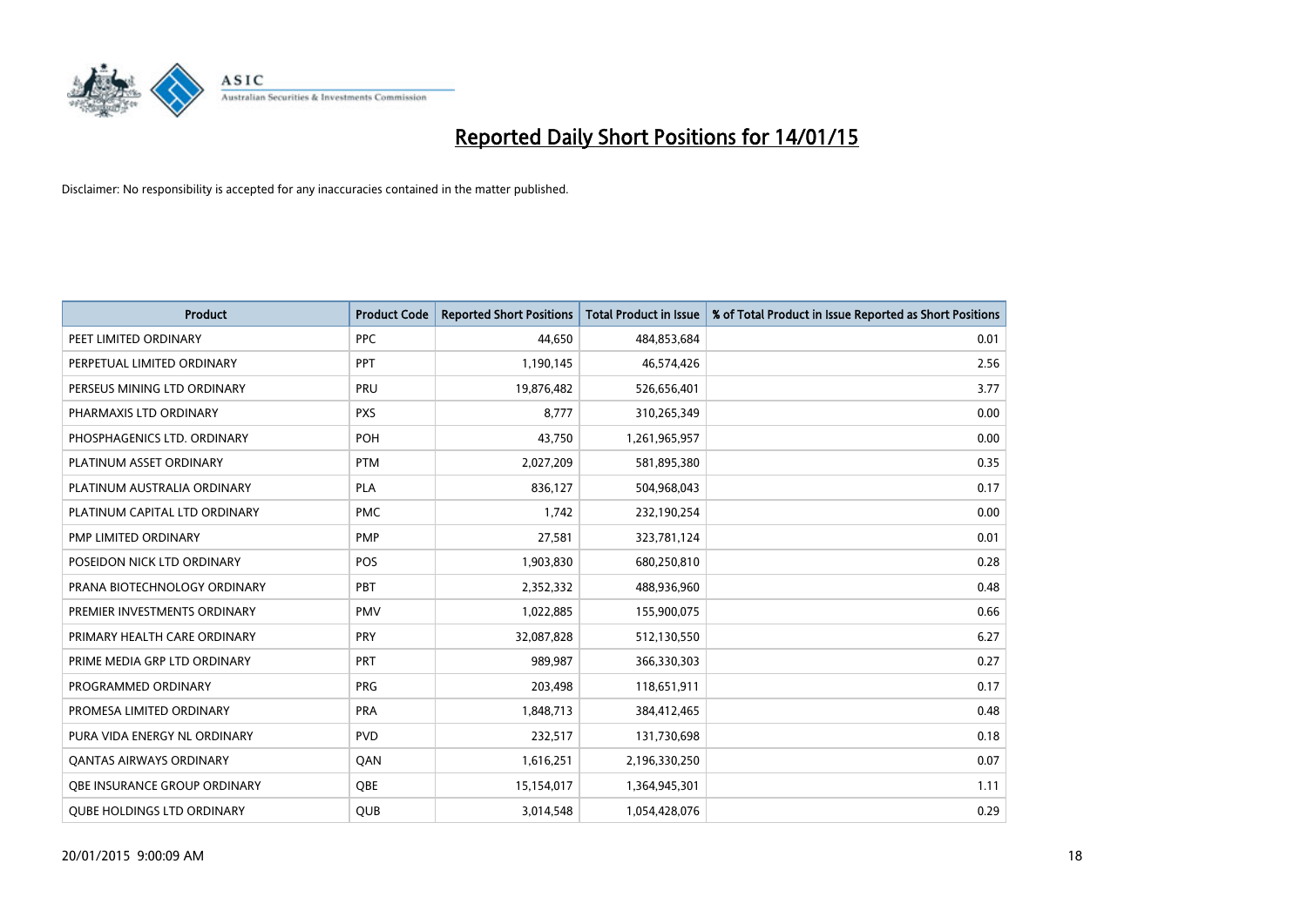

| <b>Product</b>                      | <b>Product Code</b> | <b>Reported Short Positions</b> | <b>Total Product in Issue</b> | % of Total Product in Issue Reported as Short Positions |
|-------------------------------------|---------------------|---------------------------------|-------------------------------|---------------------------------------------------------|
| RAMSAY HEALTH CARE ORDINARY         | <b>RHC</b>          | 491,128                         | 202,081,252                   | 0.24                                                    |
| RCG CORPORATION LTD ORDINARY        | <b>RCG</b>          | 318,137                         | 263,808,625                   | 0.12                                                    |
| <b>RCR TOMLINSON ORDINARY</b>       | <b>RCR</b>          | 892,744                         | 139,000,806                   | 0.64                                                    |
| <b>REA GROUP ORDINARY</b>           | <b>REA</b>          | 2,243,442                       | 131,714,699                   | 1.70                                                    |
| RECALL HOLDINGS LTD ORDINARY        | <b>REC</b>          | 529,555                         | 313,674,711                   | 0.17                                                    |
| <b>RECKON LIMITED ORDINARY</b>      | <b>RKN</b>          | 1,447,238                       | 112,084,762                   | 1.29                                                    |
| <b>RED 5 LIMITED ORDINARY</b>       | <b>RED</b>          | 174,740                         | 759,451,008                   | 0.02                                                    |
| <b>RED FORK ENERGY ORDINARY</b>     | <b>RFE</b>          | 112,160                         | 501,051,719                   | 0.02                                                    |
| REDBANK ENERGY LTD ORDINARY         | AEJ                 | 13                              | 786,287                       | 0.00                                                    |
| REGIONAL EXPRESS ORDINARY           | <b>REX</b>          | 42,364                          | 110,154,375                   | 0.04                                                    |
| REGIS HEALTHCARE LTD ORDINARY       | <b>REG</b>          | 997,265                         | 300,345,797                   | 0.33                                                    |
| REGIS RESOURCES ORDINARY            | <b>RRL</b>          | 46,220,607                      | 499,781,595                   | 9.25                                                    |
| RESMED INC CDI 10:1                 | <b>RMD</b>          | 30,239,755                      | 1,397,522,030                 | 2.16                                                    |
| <b>RESOLUTE MINING ORDINARY</b>     | <b>RSG</b>          | 3,673,425                       | 641,189,223                   | 0.57                                                    |
| <b>RESOURCE GENERATION ORDINARY</b> | <b>RES</b>          | 1,220                           | 581,380,338                   | 0.00                                                    |
| RETAIL FOOD GROUP ORDINARY          | <b>RFG</b>          | 4,414,737                       | 159,386,728                   | 2.77                                                    |
| REX MINERALS LIMITED ORDINARY       | <b>RXM</b>          | 861,430                         | 220,519,784                   | 0.39                                                    |
| RIO TINTO LIMITED ORDINARY          | <b>RIO</b>          | 4,050,339                       | 435,758,720                   | 0.93                                                    |
| <b>RNY PROPERTY TRUST UNITS</b>     | <b>RNY</b>          | 244,000                         | 263,413,889                   | 0.09                                                    |
| ROC OIL COMPANY ORDINARY            | <b>ROC</b>          | 338,957                         | 687,618,400                   | 0.05                                                    |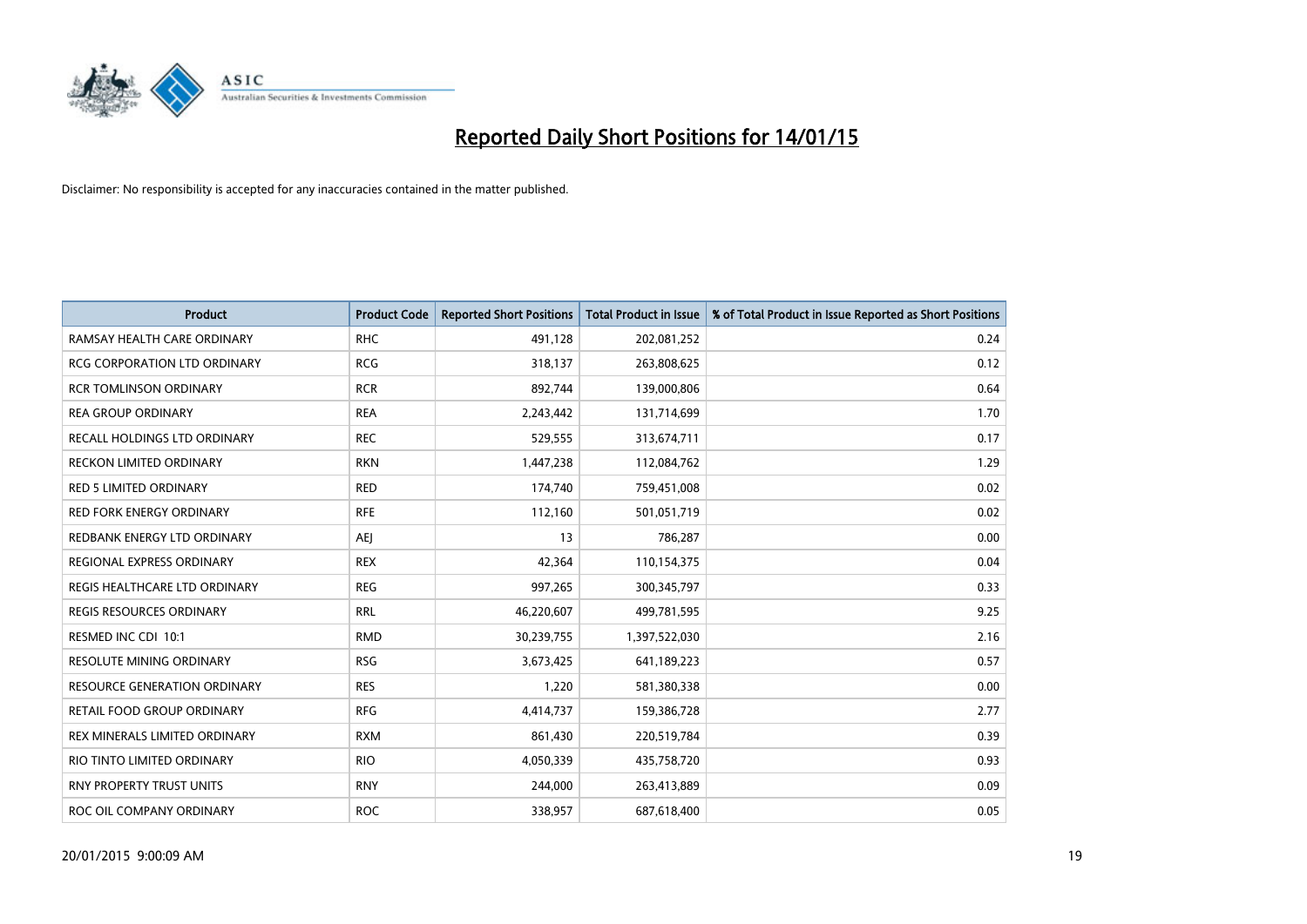

| <b>Product</b>                               | <b>Product Code</b> | <b>Reported Short Positions</b> | <b>Total Product in Issue</b> | % of Total Product in Issue Reported as Short Positions |
|----------------------------------------------|---------------------|---------------------------------|-------------------------------|---------------------------------------------------------|
| <b>ROX RESOURCES ORDINARY</b>                | <b>RXL</b>          | 5,523,255                       | 849,673,095                   | 0.65                                                    |
| ROYAL WOLF HOLDINGS ORDINARY                 | <b>RWH</b>          | 191,790                         | 100,387,052                   | 0.19                                                    |
| SAI GLOBAL LIMITED ORDINARY                  | SAI                 | 790,919                         | 211,761,727                   | 0.37                                                    |
| SALMAT LIMITED ORDINARY                      | <b>SLM</b>          | 102,031                         | 159,812,799                   | 0.06                                                    |
| SAMSON OIL & GAS LTD ORDINARY                | SSN                 | 1,733,700                       | 2,837,782,022                 | 0.06                                                    |
| SANDFIRE RESOURCES ORDINARY                  | <b>SFR</b>          | 2,711,049                       | 155,950,968                   | 1.74                                                    |
| SANTOS LTD ORDINARY                          | <b>STO</b>          | 11,704,190                      | 982,305,081                   | 1.19                                                    |
| SARACEN MINERAL ORDINARY                     | <b>SAR</b>          | 3,254,072                       | 792,784,738                   | 0.41                                                    |
| <b>SCA PROPERTY GROUP STAPLED SECURITIES</b> | <b>SCP</b>          | 22,272,874                      | 648,628,320                   | 3.43                                                    |
| <b>SCENTRE GRP STAPLED</b>                   | SCG                 | 17,729,075                      | 5,324,296,678                 | 0.33                                                    |
| SEDGMAN LIMITED ORDINARY                     | SDM                 | 1,128,550                       | 227,059,277                   | 0.50                                                    |
| SEEK LIMITED ORDINARY                        | <b>SEK</b>          | 8,907,993                       | 342,622,917                   | 2.60                                                    |
| SELECT HARVESTS ORDINARY                     | SHV                 | 1,131,363                       | 70,940,874                    | 1.59                                                    |
| SENEX ENERGY LIMITED ORDINARY                | <b>SXY</b>          | 96,018,299                      | 1,149,657,377                 | 8.35                                                    |
| SERVICE STREAM ORDINARY                      | SSM                 | 30                              | 386,389,873                   | 0.00                                                    |
| SEVEN GROUP HOLDINGS ORDINARY                | <b>SVW</b>          | 9,369,757                       | 296,260,281                   | 3.16                                                    |
| SEVEN WEST MEDIA LTD ORDINARY                | SWM                 | 5,668,466                       | 999,160,872                   | 0.57                                                    |
| SEYMOUR WHYTE LTD ORDINARY                   | SWL                 | 56,336                          | 87,647,595                    | 0.06                                                    |
| SG FLEET GROUP LTD ORDINARY                  | SGF                 | 531,809                         | 242,691,826                   | 0.22                                                    |
| SHINE CORPORATE ORDINARY                     | SHJ                 | 58,258                          | 172,400,081                   | 0.03                                                    |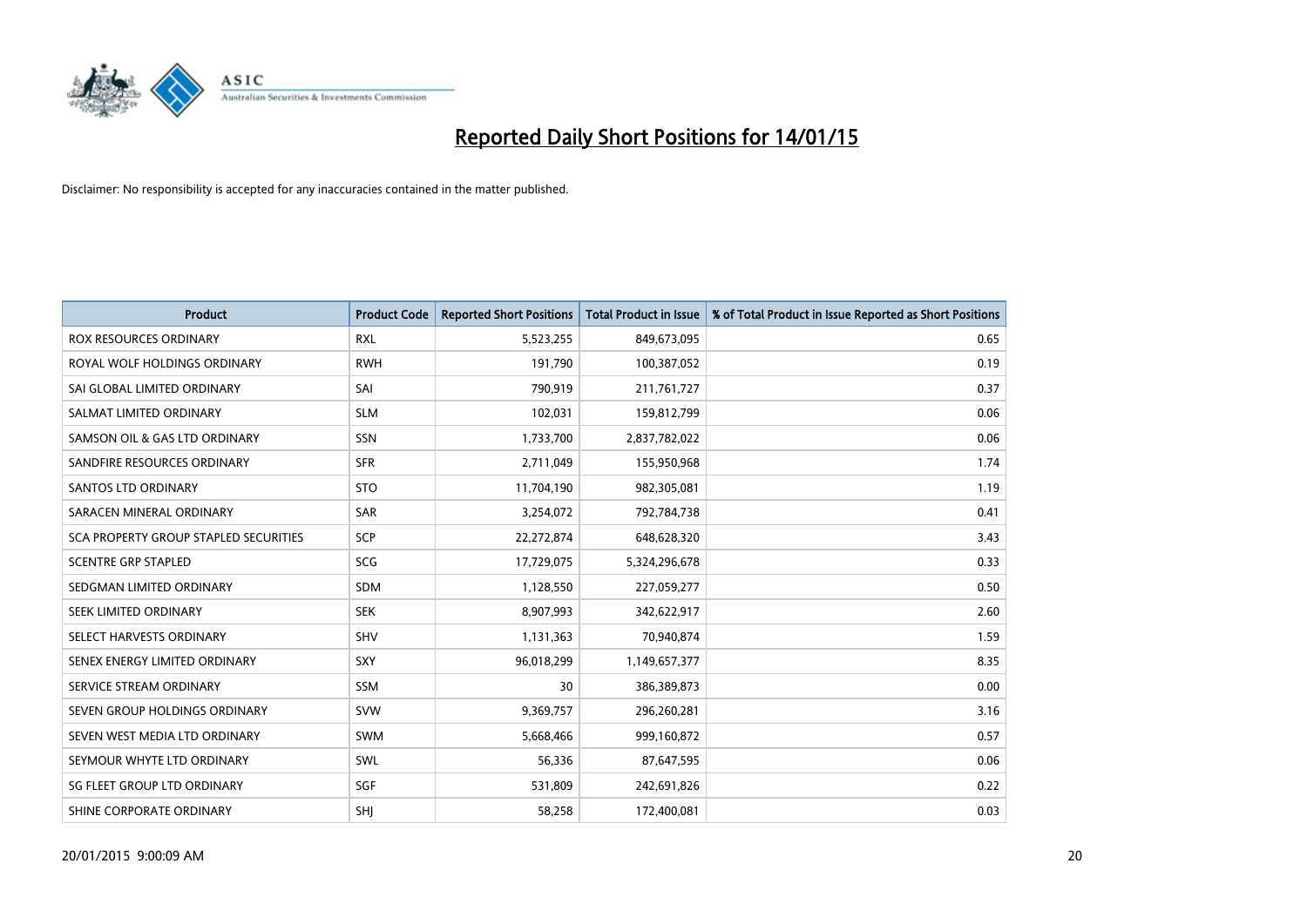

| <b>Product</b>                           | <b>Product Code</b> | <b>Reported Short Positions</b> | <b>Total Product in Issue</b> | % of Total Product in Issue Reported as Short Positions |
|------------------------------------------|---------------------|---------------------------------|-------------------------------|---------------------------------------------------------|
| SIGMA PHARMACEUTICAL ORDINARY            | <b>SIP</b>          | 21,700,378                      | 1,108,086,575                 | 1.96                                                    |
| SILEX SYSTEMS ORDINARY                   | <b>SLX</b>          | 7,221,478                       | 170,467,339                   | 4.24                                                    |
| SILVER CHEF LIMITED ORDINARY             | SIV                 | 6,123                           | 29,640,865                    | 0.02                                                    |
| SILVER LAKE RESOURCE ORDINARY            | <b>SLR</b>          | 19,416,818                      | 503,233,971                   | 3.86                                                    |
| SIMONDS GRP LTD ORDINARY                 | <b>SIO</b>          | 656,557                         | 151,412,268                   | 0.43                                                    |
| SIMS METAL MGMT LTD ORDINARY             | SGM                 | 16,114,428                      | 204,691,883                   | 7.87                                                    |
| SINGAPORE TELECOMM. CHESS DEPOSITARY INT | <b>SGT</b>          | 2,012,173                       | 123,654,879                   | 1.63                                                    |
| SINO GAS ENERGY ORDINARY                 | <b>SEH</b>          | 11,897,831                      | 1,544,247,358                 | 0.77                                                    |
| SIRIUS RESOURCES NL ORDINARY             | <b>SIR</b>          | 17,122,354                      | 341,438,269                   | 5.01                                                    |
| SIRTEX MEDICAL ORDINARY                  | <b>SRX</b>          | 199,267                         | 56,530,231                    | 0.35                                                    |
| SKILLED GROUP LTD ORDINARY               | <b>SKE</b>          | 4,639,749                       | 235,753,791                   | 1.97                                                    |
| <b>SKY NETWORK ORDINARY</b>              | <b>SKT</b>          | 11,360,342                      | 389,139,785                   | 2.92                                                    |
| SKYCITY ENT GRP LTD ORDINARY             | <b>SKC</b>          | 8,894,140                       | 587,472,741                   | 1.51                                                    |
| <b>SLATER &amp; GORDON ORDINARY</b>      | SGH                 | 5,441,153                       | 208,695,621                   | 2.61                                                    |
| SMS MANAGEMENT, ORDINARY                 | <b>SMX</b>          | 1,552,879                       | 69,318,017                    | 2.24                                                    |
| SONIC HEALTHCARE ORDINARY                | <b>SHL</b>          | 2,896,471                       | 401,401,556                   | 0.72                                                    |
| SOUL PATTINSON (W.H) ORDINARY            | SOL                 | 35,528                          | 239,395,320                   | 0.01                                                    |
| SPARK INFRASTRUCTURE STAPLED US PROHIBT. | SKI                 | 25,429,147                      | 1,466,360,128                 | 1.73                                                    |
| SPARK NEW ZEALAND ORDINARY               | <b>SPK</b>          | 9,707,212                       | 1,834,775,347                 | 0.53                                                    |
| SPDR 200 FUND ETF UNITS                  | <b>STW</b>          | 23,693                          | 48,246,865                    | 0.05                                                    |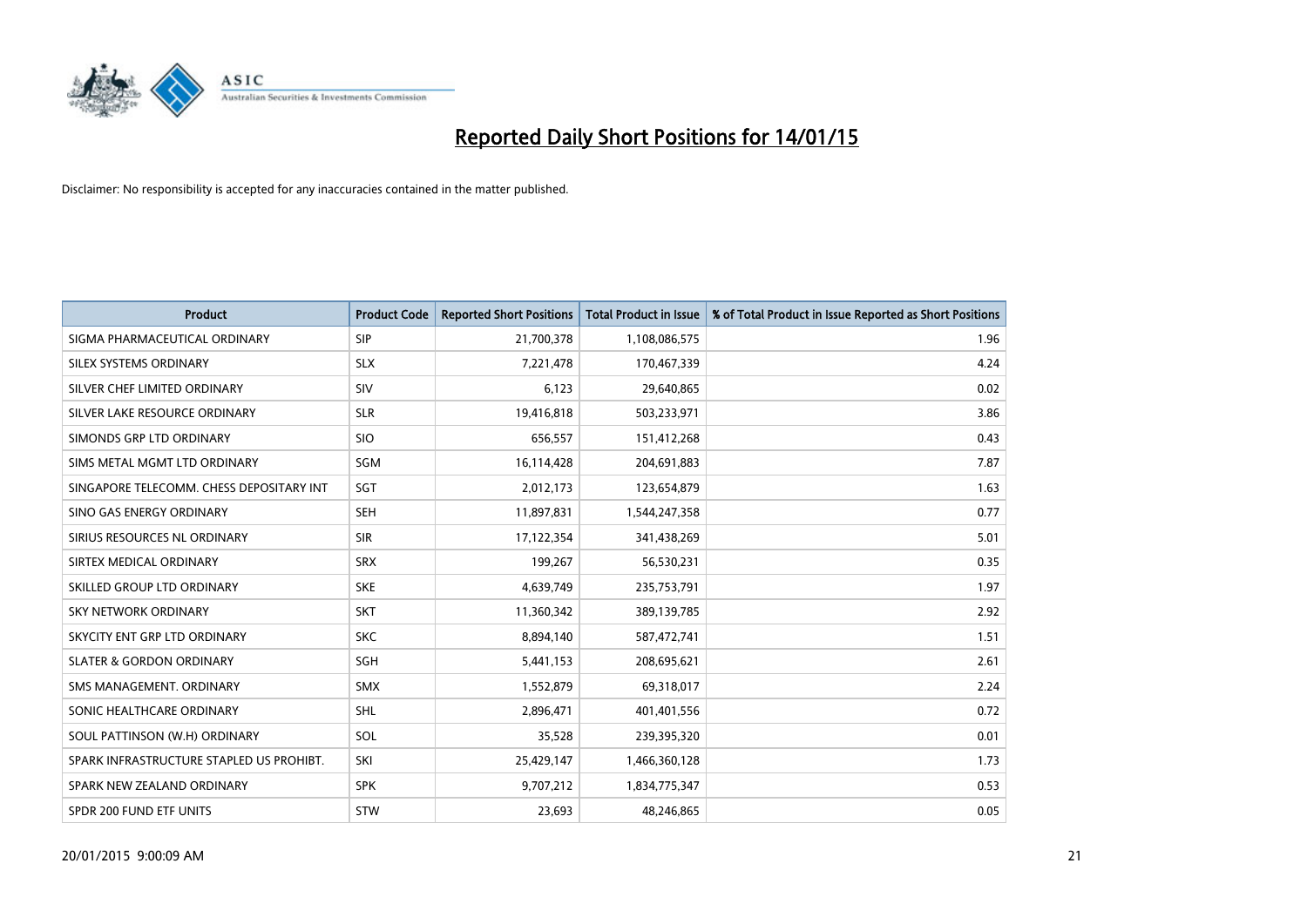

| <b>Product</b>                   | <b>Product Code</b> | <b>Reported Short Positions</b> | <b>Total Product in Issue</b> | % of Total Product in Issue Reported as Short Positions |
|----------------------------------|---------------------|---------------------------------|-------------------------------|---------------------------------------------------------|
| SPECIALTY FASHION ORDINARY       | <b>SFH</b>          | 31,994                          | 192,236,121                   | 0.02                                                    |
| SPOTLESS GRP HLD LTD ORDINARY    | <b>SPO</b>          | 32,726,391                      | 1,098,290,178                 | 2.98                                                    |
| ST BARBARA LIMITED ORDINARY      | <b>SBM</b>          | 8,668,099                       | 495,102,525                   | 1.75                                                    |
| STARPHARMA HOLDINGS ORDINARY     | <b>SPL</b>          | 9,381,452                       | 319,080,325                   | 2.94                                                    |
| STEADFAST GROUP LTD ORDINARY     | <b>SDF</b>          | 17,874,455                      | 503,352,992                   | 3.55                                                    |
| STHN CROSS MEDIA ORDINARY        | <b>SXL</b>          | 38,309,621                      | 732,319,622                   | 5.23                                                    |
| STOCKLAND UNITS/ORD STAPLED      | <b>SGP</b>          | 5,429,740                       | 2,348,746,744                 | 0.23                                                    |
| STRAITS RES LTD. ORDINARY        | SRQ                 | 20,212                          | 1,217,730,293                 | 0.00                                                    |
| STW COMMUNICATIONS ORDINARY      | SGN                 | 6,972,985                       | 409,699,000                   | 1.70                                                    |
| SUNCORP GROUP LTD ORDINARY       | <b>SUN</b>          | 6,077,423                       | 1,286,600,980                 | 0.47                                                    |
| SUNDANCE ENERGY ORDINARY         | <b>SEA</b>          | 5,637,870                       | 549,295,839                   | 1.03                                                    |
| SUNDANCE RESOURCES ORDINARY      | <b>SDL</b>          | 79,570,855                      | 3,089,651,736                 | 2.58                                                    |
| SUNLAND GROUP LTD ORDINARY       | <b>SDG</b>          | 128,373                         | 181,710,087                   | 0.07                                                    |
| SUPER RET REP LTD ORDINARY       | <b>SUL</b>          | 23,343,156                      | 197,030,571                   | 11.85                                                   |
| SWICK MINING ORDINARY            | <b>SWK</b>          | 50,000                          | 217,643,703                   | 0.02                                                    |
| SYD AIRPORT STAPLED US PROHIBIT. | <b>SYD</b>          | 37,084,953                      | 2,216,216,041                 | 1.67                                                    |
| SYRAH RESOURCES ORDINARY         | <b>SYR</b>          | 6,168,606                       | 164,135,076                   | 3.76                                                    |
| TABCORP HOLDINGS LTD ORDINARY    | <b>TAH</b>          | 15,135,034                      | 765,652,364                   | 1.98                                                    |
| TAP OIL LIMITED ORDINARY         | <b>TAP</b>          | 110,125                         | 243,186,639                   | 0.05                                                    |
| TASSAL GROUP LIMITED ORDINARY    | <b>TGR</b>          | 281,609                         | 146,897,115                   | 0.19                                                    |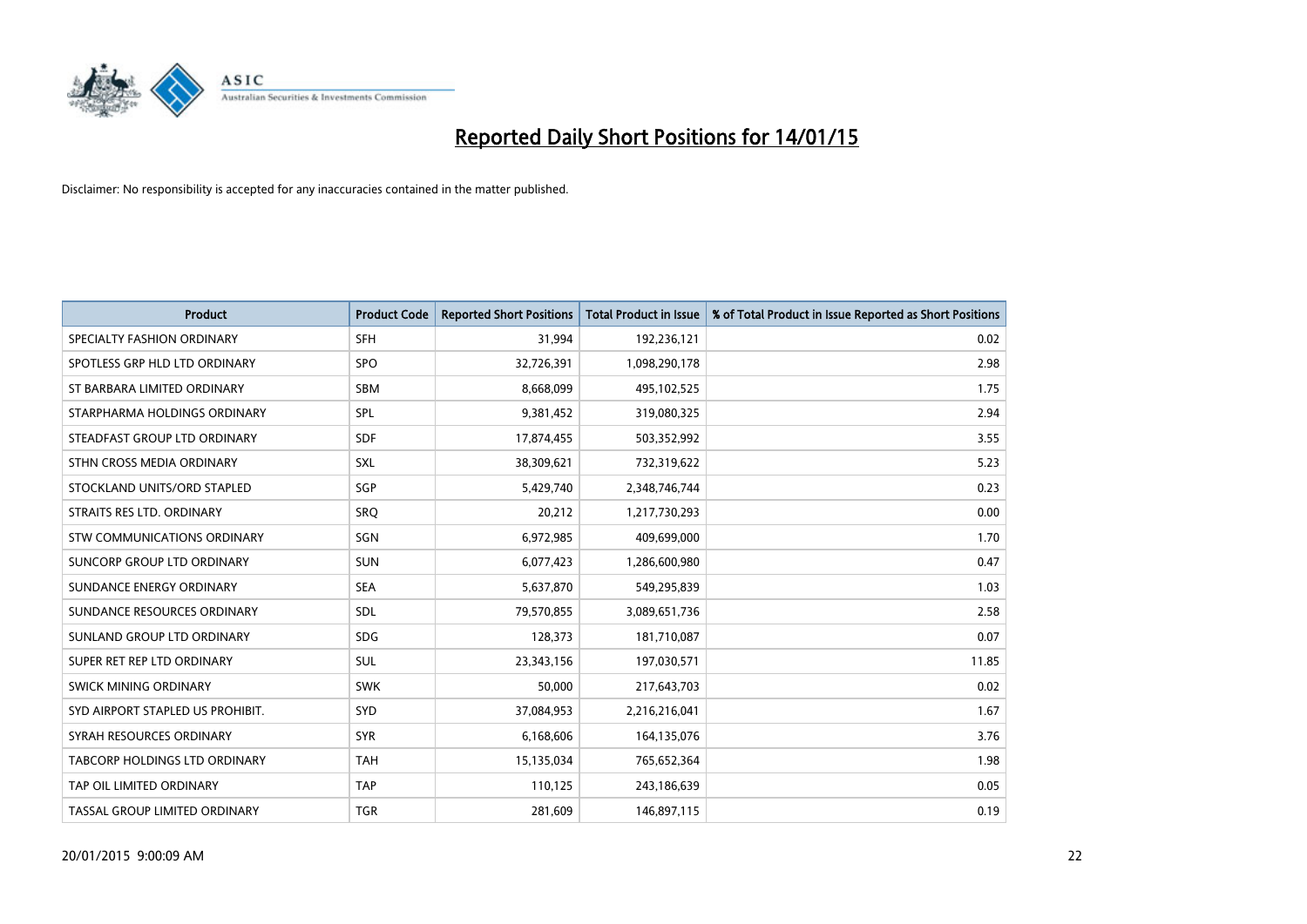

| <b>Product</b>                       | <b>Product Code</b> | <b>Reported Short Positions</b> | <b>Total Product in Issue</b> | % of Total Product in Issue Reported as Short Positions |
|--------------------------------------|---------------------|---------------------------------|-------------------------------|---------------------------------------------------------|
| <b>TATTS GROUP LTD ORDINARY</b>      | <b>TTS</b>          | 26,858,241                      | 1,445,759,948                 | 1.86                                                    |
| <b>TECHNOLOGY ONE ORDINARY</b>       | <b>TNE</b>          | 3,317,247                       | 309,104,455                   | 1.07                                                    |
| <b>TELSTRA CORPORATION, ORDINARY</b> | <b>TLS</b>          | 72,448,348                      | 12,225,655,836                | 0.59                                                    |
| TEN NETWORK HOLDINGS ORDINARY        | <b>TEN</b>          | 138,617,329                     | 2,630,984,596                 | 5.27                                                    |
| TERANGA GOLD CORP CDI 1:1            | <b>TGZ</b>          | 2,046                           | 71,243,714                    | 0.00                                                    |
| TFS CORPORATION LTD ORDINARY         | <b>TFC</b>          | 9,969,081                       | 326,983,445                   | 3.05                                                    |
| THE PAS GROUP LTD ORDINARY           | <b>PGR</b>          | 12,004                          | 136,690,860                   | 0.01                                                    |
| THE REJECT SHOP ORDINARY             | <b>TRS</b>          | 2,245,289                       | 28,844,648                    | 7.78                                                    |
| THINK CHILDCARE EDU ORDINARY         | <b>TNK</b>          | 500,000                         | 39,600,000                    | 1.26                                                    |
| THORN GROUP LIMITED ORDINARY         | <b>TGA</b>          | 17,735                          | 150,634,985                   | 0.01                                                    |
| TIGER RESOURCES ORDINARY             | <b>TGS</b>          | 6,084,328                       | 1,143,541,406                 | 0.53                                                    |
| TOLL HOLDINGS LTD ORDINARY           | <b>TOL</b>          | 30,597,706                      | 717,437,878                   | 4.26                                                    |
| TORO ENERGY LIMITED ORDINARY         | <b>TOE</b>          | 20,388                          | 1,903,769,581                 | 0.00                                                    |
| <b>TOWER LIMITED ORDINARY</b>        | <b>TWR</b>          | 1.000                           | 178,145,130                   | 0.00                                                    |
| TOX FREE SOLUTIONS ORDINARY          | <b>TOX</b>          | 2,305,804                       | 133,752,359                   | 1.72                                                    |
| TPG TELECOM LIMITED ORDINARY         | <b>TPM</b>          | 14,534,796                      | 793,808,141                   | 1.83                                                    |
| <b>TRADE ME GROUP ORDINARY</b>       | <b>TME</b>          | 5,613,438                       | 396,830,595                   | 1.41                                                    |
| TRANSFIELD SERVICES ORDINARY         | <b>TSE</b>          | 6,320,119                       | 512,457,716                   | 1.23                                                    |
| TRANSPACIFIC INDUST, ORDINARY        | <b>TPI</b>          | 78,800,852                      | 1,579,699,505                 | 4.99                                                    |
| TRANSURBAN GROUP TRIPLE STAPLED SEC. | <b>TCL</b>          | 12,809,711                      | 1,906,390,878                 | 0.67                                                    |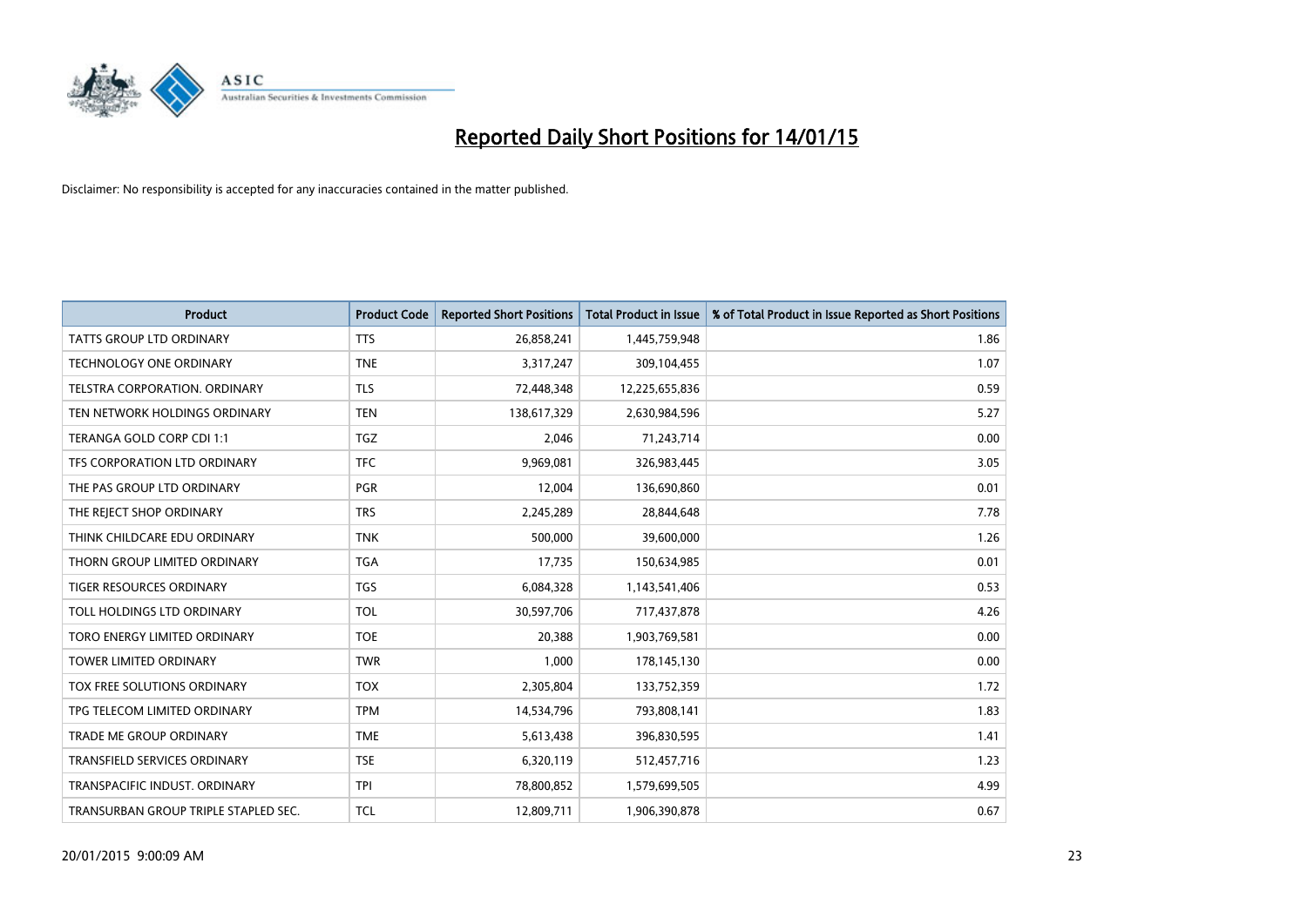

| <b>Product</b>                    | <b>Product Code</b> | <b>Reported Short Positions</b> | <b>Total Product in Issue</b> | % of Total Product in Issue Reported as Short Positions |
|-----------------------------------|---------------------|---------------------------------|-------------------------------|---------------------------------------------------------|
| <b>TREASURY GROUP ORDINARY</b>    | <b>TRG</b>          | 66,250                          | 26,624,328                    | 0.25                                                    |
| TREASURY WINE ESTATE ORDINARY     | <b>TWE</b>          | 14,767,502                      | 651,261,403                   | 2.27                                                    |
| TROY RESOURCES LTD ORDINARY       | <b>TRY</b>          | 3,511,234                       | 195,265,161                   | 1.80                                                    |
| UGL LIMITED ORDINARY              | UGL                 | 21,258,956                      | 166,511,240                   | 12.77                                                   |
| UNILIFE CORPORATION CDI 6:1       | <b>UNS</b>          | 258,822                         | 275,307,258                   | 0.09                                                    |
| UNITY MINING LTD ORDINARY         | <b>UML</b>          | 319,871                         | 1,140,312,866                 | 0.03                                                    |
| UXC LIMITED ORDINARY              | <b>UXC</b>          | 1,834,817                       | 331,468,991                   | 0.55                                                    |
| <b>VEDA GROUP LTD ORDINARY</b>    | <b>VED</b>          | 12,713,341                      | 842,055,406                   | 1.51                                                    |
| VENTURE MINERALS ORDINARY         | <b>VMS</b>          | 238,000                         | 287,320,170                   | 0.08                                                    |
| VILLAGE ROADSHOW LTD ORDINARY     | <b>VRL</b>          | 1,134,773                       | 159,515,151                   | 0.71                                                    |
| VIRGIN AUS HLDG LTD ORDINARY      | <b>VAH</b>          | 39,077,651                      | 3,524,912,131                 | 1.11                                                    |
| <b>VIRTUS HEALTH LTD ORDINARY</b> | <b>VRT</b>          | 6,164,659                       | 79,885,938                    | 7.72                                                    |
| VISION EYE INSTITUTE ORDINARY     | <b>VEI</b>          | 1,586,666                       | 178,873,554                   | 0.89                                                    |
| <b>VOCATION LTD ORDINARY</b>      | <b>VET</b>          | 11,666,706                      | 230,000,000                   | 5.07                                                    |
| <b>VOCUS COMMS LTD ORDINARY</b>   | <b>VOC</b>          | 2,073,158                       | 105,385,283                   | 1.97                                                    |
| WAM CAPITAL LIMITED ORDINARY      | <b>WAM</b>          | 171                             | 345,405,201                   | 0.00                                                    |
| WARRNAMBOOL CHEESE ORDINARY       | <b>WCB</b>          | 19                              | 56,098,797                    | 0.00                                                    |
| WATPAC LIMITED ORDINARY           | <b>WTP</b>          | 2,256,986                       | 189,258,397                   | 1.19                                                    |
| <b>WDS LIMITED ORDINARY</b>       | <b>WDS</b>          | 504,606                         | 144,740,614                   | 0.35                                                    |
| <b>WEBJET LIMITED ORDINARY</b>    | <b>WEB</b>          | 1,411,341                       | 79,397,959                    | 1.78                                                    |